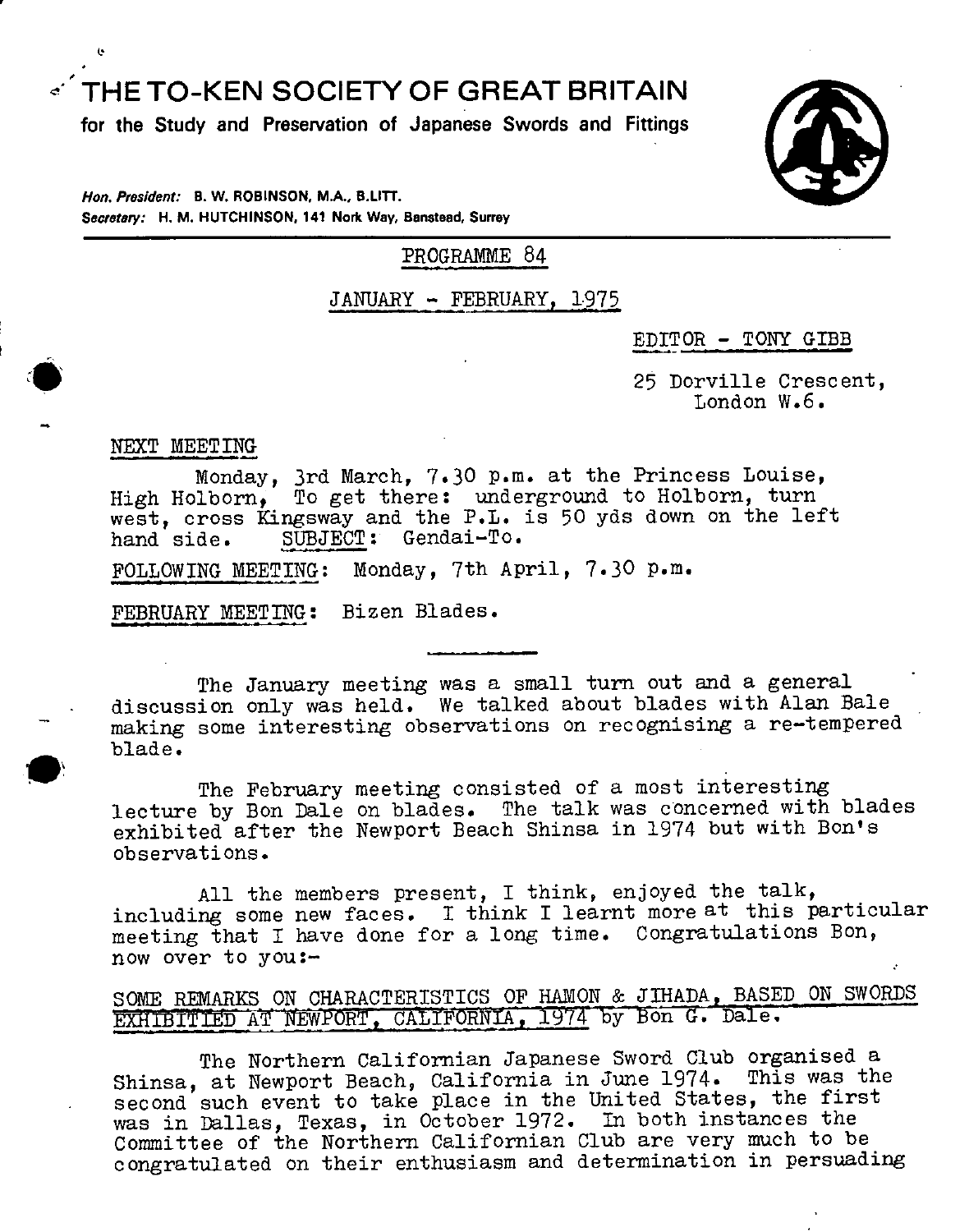Japanese sword experts to leave their native, comfortable, shores to journey to the United States to judge swords. The experts are to be congratulated on working from 9.00 a.m, to usually about 9.00 p.m., examining and judging around two thousand entries in each case. They can hardly have had time to see much of the beauties of the country. Having been fortunate to attend both functions I can say that the enthusiasm and dedication of the American sword collector is without parallel, and both were tremendous events to have participated in. The great names responsible for getting these things airborne were undoubtedly Keith Evans, Mike Quigley, and David Pepper, R.B. Caldwell and John Yumoto in both instances. Many other hard workers were invclved and I make no apologies to them, because this was the great thing about these functions, everyone, myself included in Dallas, could and did become involved in the enthusiastic hard toil to make the thing a success. I hope there will be a third time.

The Newport Beach Meibutsu Exhibition at the end of the Shinsa session showed forty-nine blades judged to be of exceptional merit. Some of these were loaned for the exhibition by collectors, others had been "discovered" when submitted for appraisal to the Shinsa panel. The display committee selected some blades especially to emphasise the study of hamon and jihada. The idea being to help the visitor to see at first hand characteristics of sword blades which are difficult to describe and almost impossible to draw or photograph adequately.

In the discussion this evening I shall use illustrations from "Juyo Token Nado Zufu" to show examples of the various blades exhibited. Unfortunately, after all these years we as a Society still cannot afford to reproduce and publish these illustrations, so our corresponding members will have to be content with the list of swords, with brief notes on characteristics of hamon and ji.

I have selected some thirty blades to remark upon, but will publish the full list of forty-nine blades. I think also we should publish the glossary given away at the Meibutsu Exhibit to help viewers identify what they were looking at. I don't know who compiled it, but it is a good one, and  $I'm$  sure the Meibutsu Committee of the Northern Californian Sword Club will not begrudge us giving it wider publication. If they do, then on my head let the blow fall.

#### SUMMARY

The blades which I have selected to discuss from the Newport exhibition all have examples illustrated in "JUYO TOKEN NADOZUFU". In other words although the blades in the exhibition vrere not all JUYO-TOKEN all the swordsmiths were of JUYO standard. This publication for new members not aware of its existence is issued about once each year by the  $N.B.T.F.K.$ , the main and most powerful Sword Club in Japan. "JUYO" as we tend to shorten the name, consists of two volumes of illustrations 9" x 12", Koto and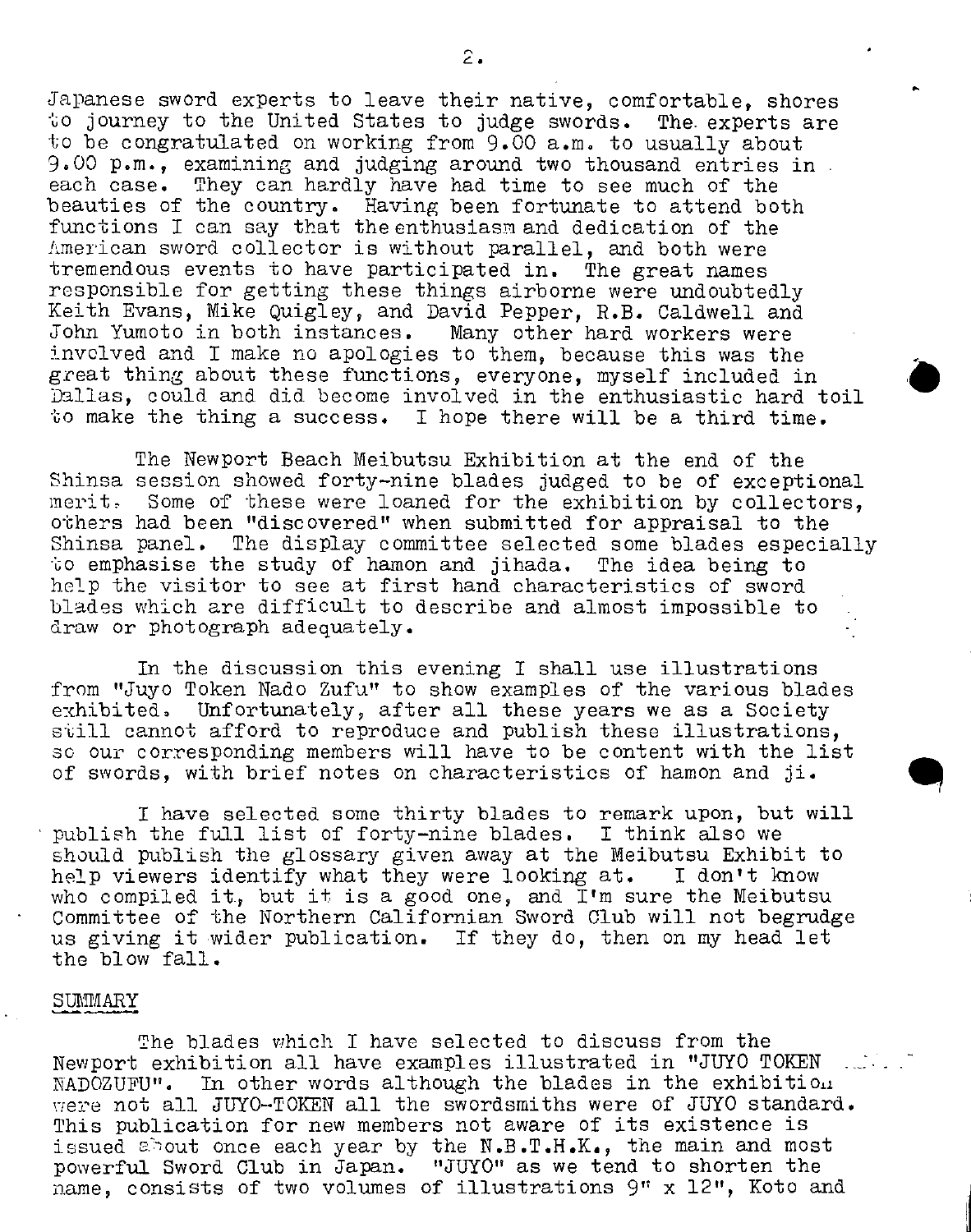Shinto. These are of blades which have been designated of JUYO-TOKEN quality during the previous year. Each issue now consists of around 400 detachable pages. These can be split up into groups of individual swordsmiths or schools. The current two volumes are "Volume 21".. The total amount since the first issue is now.astronomical, and needs about ten feet of shelf space to accommodate it. But, very very useful in the absence of actual genuine blades, to compare hamon characteristics and nakago details of any particular swordsmith. In the examples which I have selected I have had the invaluable help of Mr.Hiroshi Yanagi in translating the remarks on the reverse of each illustrati on.

Confining our attention to hamon and kitae, or jihada, one surprising fact emerges. That is that-all these swords ranging from Late Heian to Genroku, a period of about 750 years, have very similar characteristics. Maybe this is not surprising because a good sword is a good sword, and it seems that they do not change very much. In the Dallas Shinsa exhibition the range of blades was even greater, from mid Heian to the Showa period, and still these basic characteristics did not change.

In broad terms these characteristics may be simplified into One fact. That is that all, the work within the hamon of a good blade will be confined within the hamon. Very little will happen to the jihada above the habuchi, or nioi line, whatever you like to call it, but an awful lot will happen below it, towards the ha or sharp edge. These "happenings" will consist of suna-nagashi, ashi, yo, and many of the other things you will find at the end of this article in the Glossary. Two final qualifying remarks. How strictly this rule is adhered to in a sword blade depends on how good it is, and even a good swordsmith didn't get it all right all the time. A blade where everything happens above the nioi line will be a bad one. Second remark, Soshu School is different, and we will go into that some other  $\tt time.$ 

## KO-BIZEN CHIKAKANE (Late Heian, early Kamakura)

This was the peak period for blades of the Ko-Bizen school, that is from about the mid  $11$ th century to first quarter of the 12th century. 'Swords of this period are usually narrowtachi shape, tapering towards the point, that is strong fumbari, with distinct Koshizori in the Bizen tradition. Ko-Bizen Chikakane is a rare swordsmith and this is a particularly fine example of his work.  $\sim 10^{-10}$   $\sim$ 

-99

Hamon Ko-Bizen Chikakane are mainly suguha with many ashi, but rather simple and quiet in style. This example is much more exciting. Choji midare in Ko-nie with deep ashi.

jihada Is running Itame, with strong midare utsuri. It is -

3.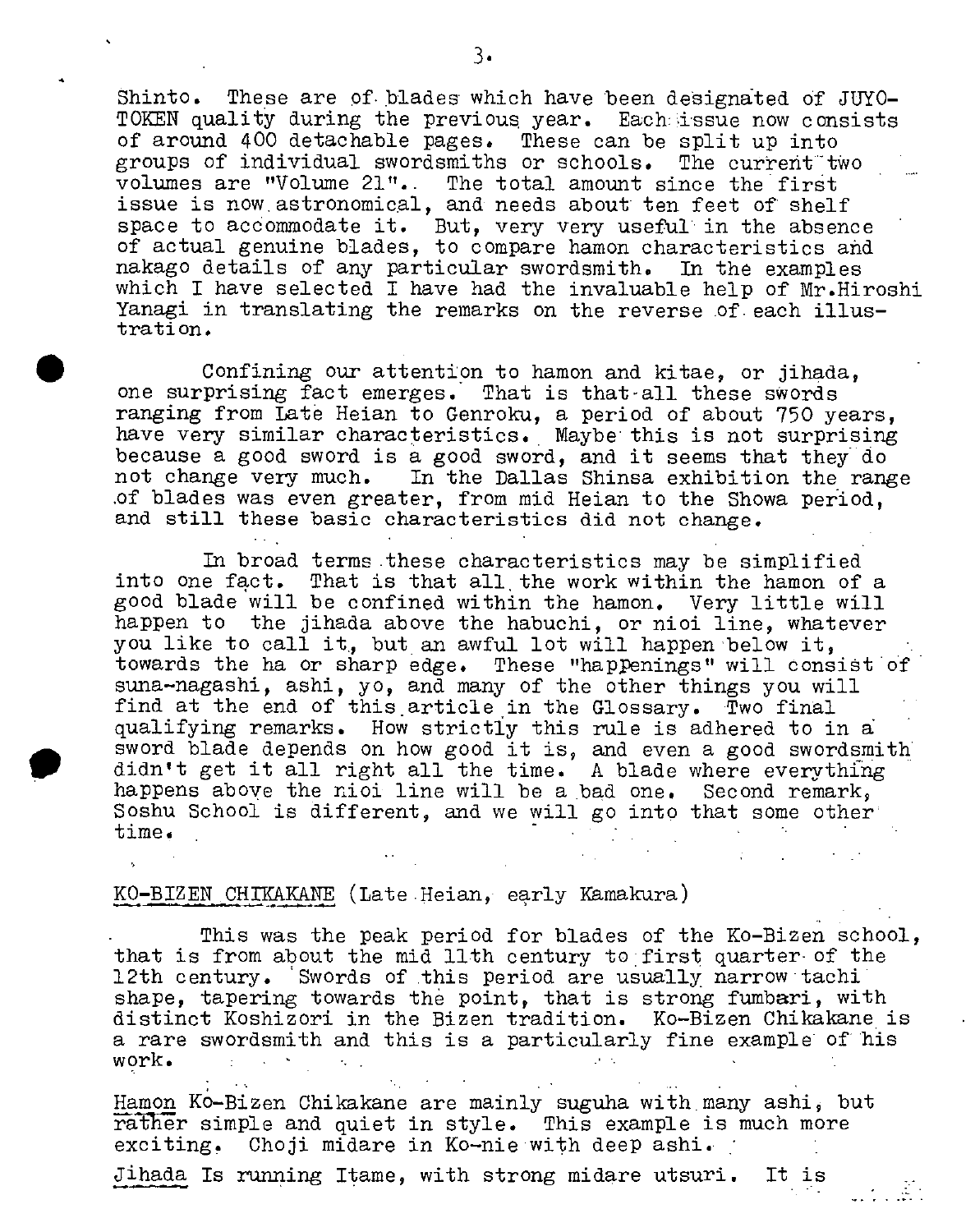interesting that the boshi narrows, with little Kaeri, and the utsuri is very distinct here too.

BIZEN IYESUKE

Was the §on of, first generation MORIIYE, and may have lived in Bunei period (1264), but seems more likely to have been late Kamakura period. The blade signed with this name in the Newport Shinsamay have been a later generation of Nambokocho period, but it was certainly one of the most beautiful blades I have ever seen.

Hamon Saka choji, reverse choji, which lean backwards towards the nakago, worked in nioi, with ashi. Narrows to suguha on the monouchi and then broadens again on the boshi.

Jihàda Running Itame, with midare utsuri.

## KANEIJJ I

From Yamato Province, a Masamuue Jutetsu (one of the ten pupils of Nasamuue). No connection with Shidzu Kaneuji. Nambokucho period. This blade is in very healthy (as opposed to "tired") and perfect condition. A strong broad blade, 0-Kissaki. .

Hamon Shallow Gunome with ashi, very good Ko-nie, sunagashi and kinsuji.

Jihada , Itame with ji-ñie, also has chikei.

## HASEBE

Hasebe School. Swords exist signed KUNISHIGE, KUNINOBU, KUNIHIRA, and are usually dated Bunwa  $(1352)$  Embun  $(1356)$ . This blade is typical Nambokucho style, and is signed HASEBE in red lacquer, it seems it must be by one of the three swordsmiths.

Hamon Gunome mixed with midare. Kinsuji and sunagashiwith much nie.

Jihada Itame Nagare, with ji-nie mixed with chikei. Broad round boshi is typical Nambokucho style, also nakago shape.

# KANEMITSU

Judged to be Kanemitsu but not a masterpiece of his style. Example here of gaku-mei. Also has distinct Kiri-kome on the mono-uchi mune (battle cut).

Hamon Small midare and choji mixed, has ko-nie and ashi.

Jihada Itame-hada with ji-nie and chikei. Slight midare utsuri.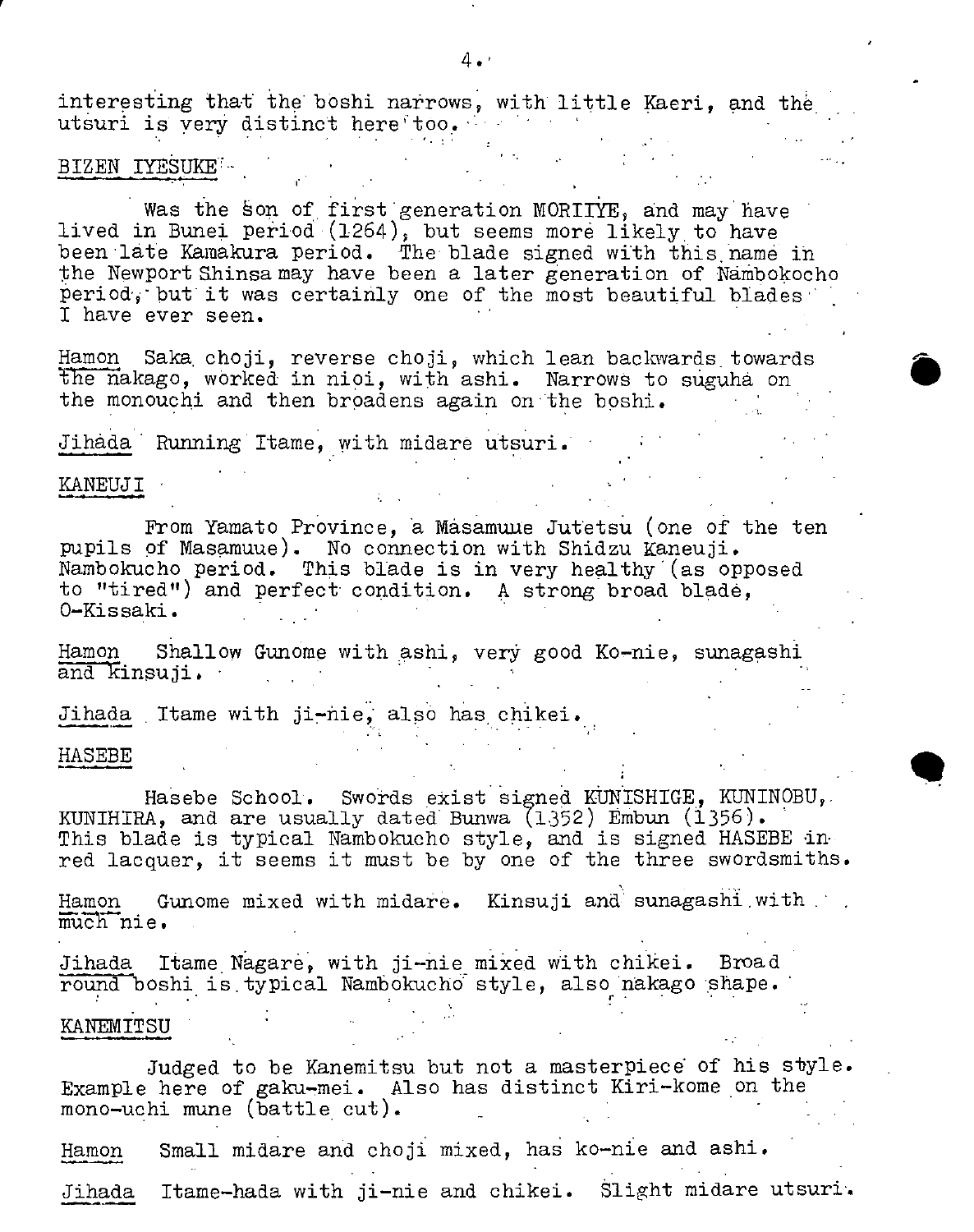## CHOGI

Traditionally Masamune Jutetsu, but this is not absolutely certain according to modern research. Study suggests that oldest examples show Soshu influence but also are not typical Bizen in style. Blade illustrated dates from around Shohei period (1346).

Hamon Midare haku-gakari mixed with gunome. Has ashi and yo, with some kinsuji and sunagashi.

Jihada flame Nagare hada, with ji-nie. Slight Utsuri. 2nd example. Brilliant Chogi style Katana, with Choji gunome hamon with tobiyaki. Very deep ashi with yo. Made in Ko-nie.

## YOSHISADA

Ubu and mumei, small tanto of Nambokucho style. Nakago has o-sujichigai yasurime which means SA YOSHISADA school. Very wide blade and very busy hamon is typical of SA YOSHISADA.

Hamon Gunome midare and very strong midare with ashi and yo. Sunagashi and kinsuji. Habuchi is very clear and sharp. Very distinct Ko-nie.

Jihada Itame hada with pronounced ji-nie. Has Utsuri...

## SADAMUNE

No signed examples ever found, all are mumei, son of Masamune. This is very good Soshu work and is judged to be Sadamune. The suguha hamon is typical Sadamune style, as also the large kissaki with hijuba boshi.

Hamon Has very good work in the habuchi which is very broad. Basically suguha with slight midare. Has strong ara nie with sunagashi and kinsuji.

Jihada Itame and mokume mixed, very distinct ji-nie.

#### SAGAMI HIROMITSU

A masterpiece of Sagami Hiromitsu, typical Nambokucho Soshu style sword. You can't miss it, or make a mistake if you see this.

Hamon 'Hitatsura, Ko-midare mixed gunome but also has o-midare. Ashi with strong sunagashi, kinsuji. Hitatsura is very strong and beautiful.

Jihada Very distinct strong itame. Tobiyaki, jinie and chikei.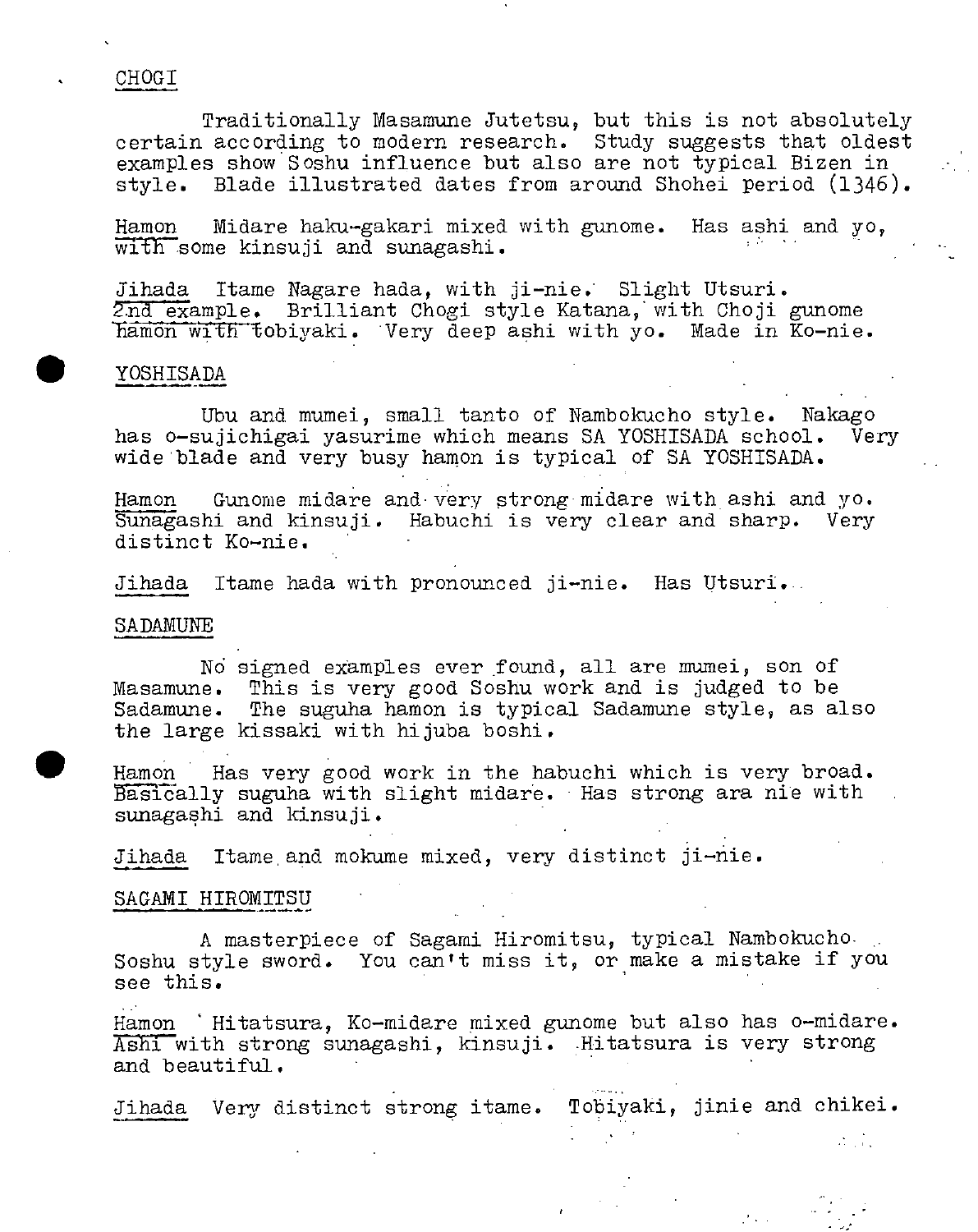## SAGAMI NORISHIGE

Masamune Jutetsu, another theory suggests that he also may have been a student of SHINTOGO KUNIMITSU. Tanto are common but long swords are very rare. Tanto are usually "bamboo sprout" in shape.

Hamon Mixture of suguha and notare, choji ashi, the hada  $\overline{\mathtt{mixes}}$  into the habuchi, has kinsuji and inazuma with strong nie.

Jihada Matsukawa hada, typical "Norishige hada" also impossible fo mils; Itame with very strong nie and chikei, alëo has Yubashiri ("running hot water"). Yes, that one is difficult!

#### **VIMIE\*SSIIJ**

Father of Masamune, taught by Shintogo Kunimitsu, as later were Masamune and Norishige. Masamune established Soshu Den. But style started with Shintogo Kunimitsu, through Yukimitsu to Masamune who developed the techniques into Soshu Den. e vel 1

Hamon Ko-midare with Gunome, very deep nioi mixed with ko-nie, sunagashi, kinsuji and inazuma. Has midare boshi with a long kaeri which becomes mune-aki.

#### Jihada

Itame mixed with mokume, thick ji-nie with chikei. Muneaki. .

## SH1TNTOGO KUNIMITSU .

According to tradition the eon of Kunihiro; Kunihiro, Kuniyasu and Kunishige also signed KUNIMITSU, so it is very difficult to distinguish which is which. However, this tanto is Kamakura style and can be judged to be Shintogo Kunimitsu.

Hamon Very skilful hoso suguha in Shintogo Kunimitsu mannér, with deep nioi and excellent ko-nie. Has kinsuji.  $\mathbb{M}_{\geq 0}$ 

Jihada Ko-itame hada. Has good ji-nie and chikei.

## BIZEN SUKEZANE (Ichimonji)

Suriage blade, signed tachimei low on the nakago. When Sukezane became old he was retrained by the Kamakura Bakufu and went to work in Kamakura and he became a pioneer of the Soshu School. But he was well nicimamed "Kamakura Ichimonji" because he always retained the Bizen Fukuoaka Ichimonji style.

Hamon Ko-Choji, mixed with midare and gunome. Has ashi, sunagashi and kinsuji.

 $\label{eq:2} \mathcal{L}_{\text{max}} = \mathcal{L}_{\text{max}} + \mathcal{L}_{\text{max}} + \mathcal{L}_{\text{max}}$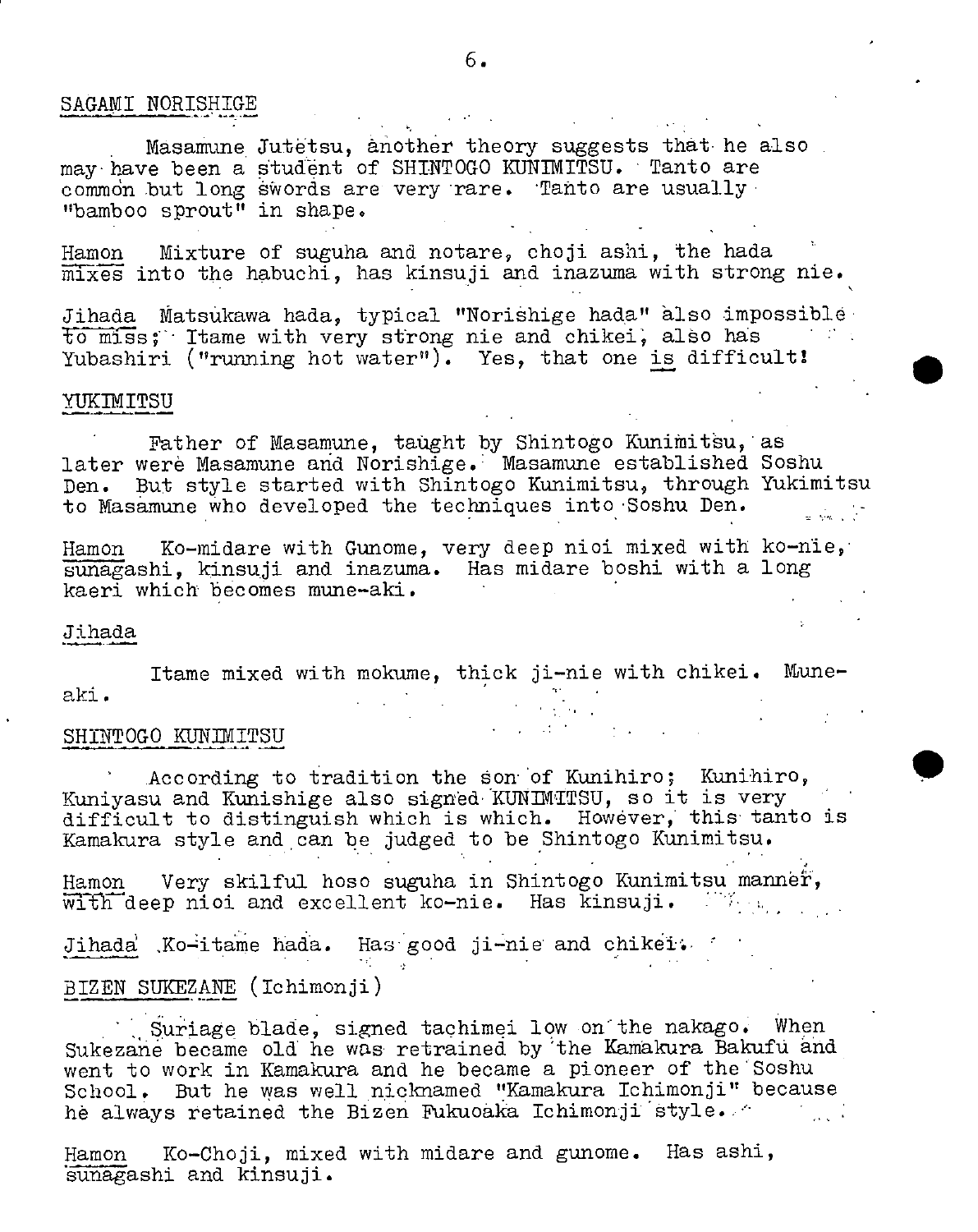Jihada Itame nagare gokuro ("running and wavy"). Midare Utsuri.

2nd Example Is a broader heavier with a rather more flamboyant choji hamon with midare utsuri. It is interesting that both hamon become flatter ko-choji on the end of the monouchi and narrow into thin suguha boshi'.

# FUXUOAKA ICHThIONJI

Full Fukuoaka Ishimonji style, originally a naginatà, changed to Katana in mid Kamakura period. Maybe the mune of the boshi has been straightened to reduce backward curve.<br>
Bo-hi may be partly atabori. Still a very beautiful blade.<br>
Hamon Kawazu Choji, "Tadpole", nioi and nie with deep ashi<br>
in the Ichimonji style. IBo-hi may be partly atabori. Still a very.beautiful blade.

Hamon Kawazu Choji, "Tadpole", nioi and nie with deep ashi in the Ichimonji style.

Jihada Itame nagare, has ji-nie and midare utsuri.

## BIZEN NAGAMITSU

Typical slim Nagamitsu tachi style, is suriage but still very good shape. Simple pure blade, others are more flamboyant. Shinsa example was similar to this, o-suriage but retaining very beautiful shape.

Hamon Chu--suguha changing into Ko-choji with many Ko-ashi and many yo.

Jihada Ko-itame hada, midare utsuri.

2nd Example Broader choji hamon, but boshi again both narrowing and very similar in appearance.

BIZEN MORThIITSU (Oyei Bizen) .

In this period the two most famous Bizen swordsmiths were Morimitsu and Yasumitsu, both worked in.a similar style. According to tradition Morimitsu was younger brother of Yasumitsu, but this is not certain. This example is certainly Morimitsu style and is signed and dated Oyei 19th year.

Hamon Gunome with choji, Ko-ashi and yo. Deep nioi and ko-nie.

Jihada Itame. Ji-nie with chikei. Bo-utsuristraight utsuri just below the bo-hi, this is a hira-tsukuri tanto.

## MURAMASA

Lived in Kuwana, Ise Province, the oldest sword which exists is dated Bungi (1501) 1st generation Muramasa. This example may be 3rd generation, Tensho 1573, by style of signature. But nevertheless is a masterpiece in the typical Muramasa school style.

**All Control**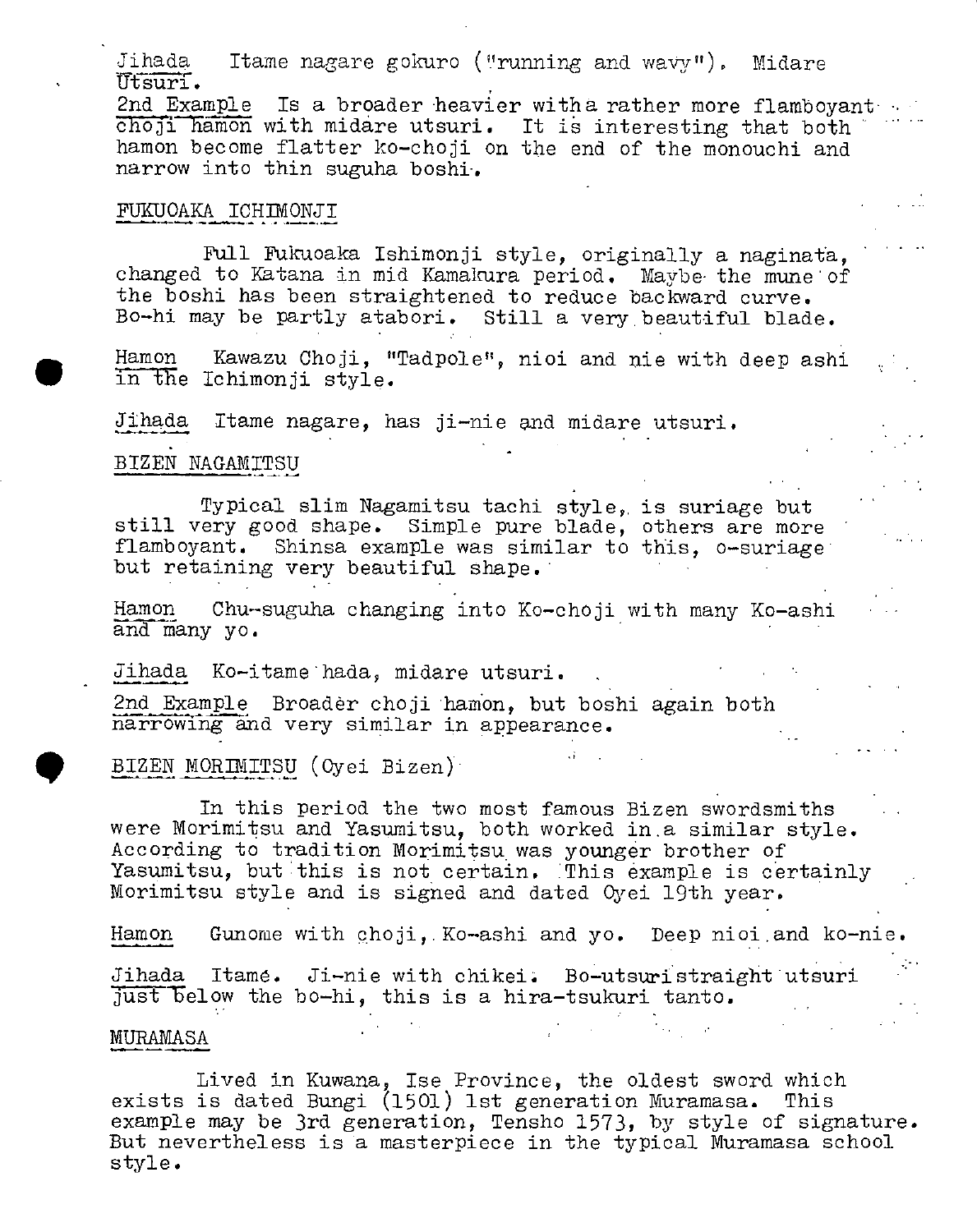Hamon Midare hakoba style (box) with Gunome, large kaeri with mune yaki. Very active, has tobiyaki and sunagashi all over the

Jihada Itame nagare with ji nie.

 $\mathcal{L}^{\mathcal{L}}$  and  $\mathcal{L}^{\mathcal{L}}$  are the set of the set of the set of  $\mathcal{L}^{\mathcal{L}}$ 

place including in the muneyaki.

## ISENOKAMI KUNITERU

First generation KIJNIStJXE had many children and it seems KUNITERU was probably his fourth son. He became Isedaijo and the following year Kanbun 12 he became Isenokami. His style is Toran with gunome. His nakago are dietinctive fishtail, or go hei, shinto paper style. He was good at Toran but not so good as Tsuda Sukehiro,

.

 $\mathcal{L}^{\mathcal{A}}$  ,  $\mathcal{L}^{\mathcal{A}}$  ,  $\mathcal{L}^{\mathcal{A}}$  ,  $\mathcal{L}^{\mathcal{A}}$  ,  $\mathcal{L}^{\mathcal{A}}$ 

 $\mathcal{L}_{\mathcal{A}}$  is a contract of the set of the set of the set of the  $\mathcal{A}$ 

Hamon Gonome Midare, sunagashi, Small ashi, deep nioi and very clear nie. The habuchi is very sharp and there is yaki-dashi.

Jihada Ko-itame with ji-nie.

# KAWACHINOKAMI MASAHIRO

Second generation Masahiro, Hizen province. Early signature was Masanaga, also used by 1st generation Masahiro in early work. Second generation changed to Masahiro when his father died in Kanbun 5 (1665).

Hamon Notare with gunome, small àshi with occasional yo. Sunagashi and kinsuji. Nie are sharp and clear.

Jihada Ko-itame with ji-ñie. Nakago is inlaid in gold with name of the sword "Ara-namei" Rough Wave.

## OMINODALTO. TADAHIRO

Second generation Tadahiro was eldest son of 1st generation Tadayoshi. Probably atarted to make swords 'when his father died in Kanei 9. He died in Genroku 6. (1693) when he was 80 years old. This example is a masterpiece by him.

Hamon Choji-ba soroi, (equal size choji) with many ashi. Habuchi is very, clear., in ko-nie... ..

Jihada Small i'tame hada. Has nie utsuri, which is different style from Koto utsuri which is more distinct.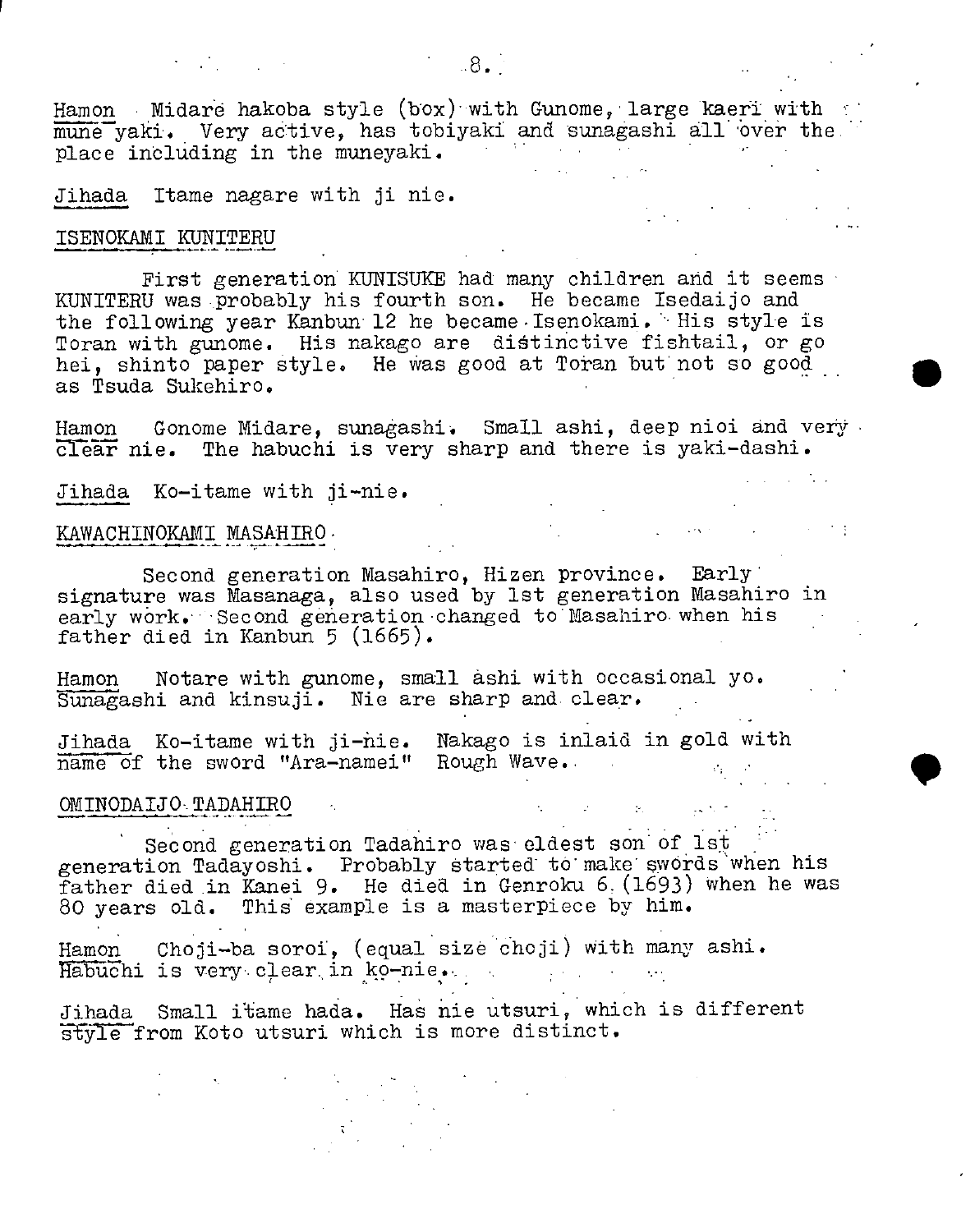# BLADES EXHIBITED IN THE MEIBUTSU ROOM

# at the NEWPORT SHINSA - 1974

The order is not chronological or does not infer any superiority of workmanship. It is merely the order in which I recorded them as I walked around the exhibition, with odd remarks.

- 1. BIZENIYETSUGU. Said to be a recorded National Treasure pre-war. Very thick, very good horimono, choji-midare.
- 2. ETCWJNORISHIGE. Gold attribution by Honnami Koyo.
- 3. KANEUJI. Gold attribution by Honnami Chokon.
- 4. HASEBE. Mumei. Tanto.
- 5. KANEMITSU. Gold attribution.
- 6. CHOGI. Tanto, very strong wide habuchi.
- 7. YOSHISADA. fllustrated in "Tsuchiya Oshigata", tanto.
- 8. SADAMUNE. Mumei, no signed work ever recorded. Son Masamune.
- 9. SAGMUEHIROMITSU. Tanto. Very similar to the Sadamune but more hitatsura. Son of Sadamune.
- 10. SOSHU NORISHIGE. Tanto. Student Masamune.
- 11. YUKIMITSU. Tant.o. Father of Masamune.
- 12. SHINTOGO KUNIMITSU. Tanto. Teacher of Masamune's father.
- 13. BIZEN SUKEZANE. Ichimonji. Signed Tachimei.
- 14. BIZEN NAGAMITSU. O-suriage, but very beautiful shape still.
- 15. SHINTO MUMEI. Influenced by Nagamitsu style of hamon.
- 16. FUJIWARA KANESADA. Typical shinto blade.
- 17. SEKIDO KOREKAZU.
- 18. DOSHU KUNIMASA.
- 19. BIZEN MORIMITSU. Tanto
- 20. MURAMASA. Tanto. Second character altered to read MASAHIRO, not to offend Tokugawa Shogunate.

 $\mathcal{A}(\mathcal{A})$  and  $\mathcal{A}(\mathcal{A})$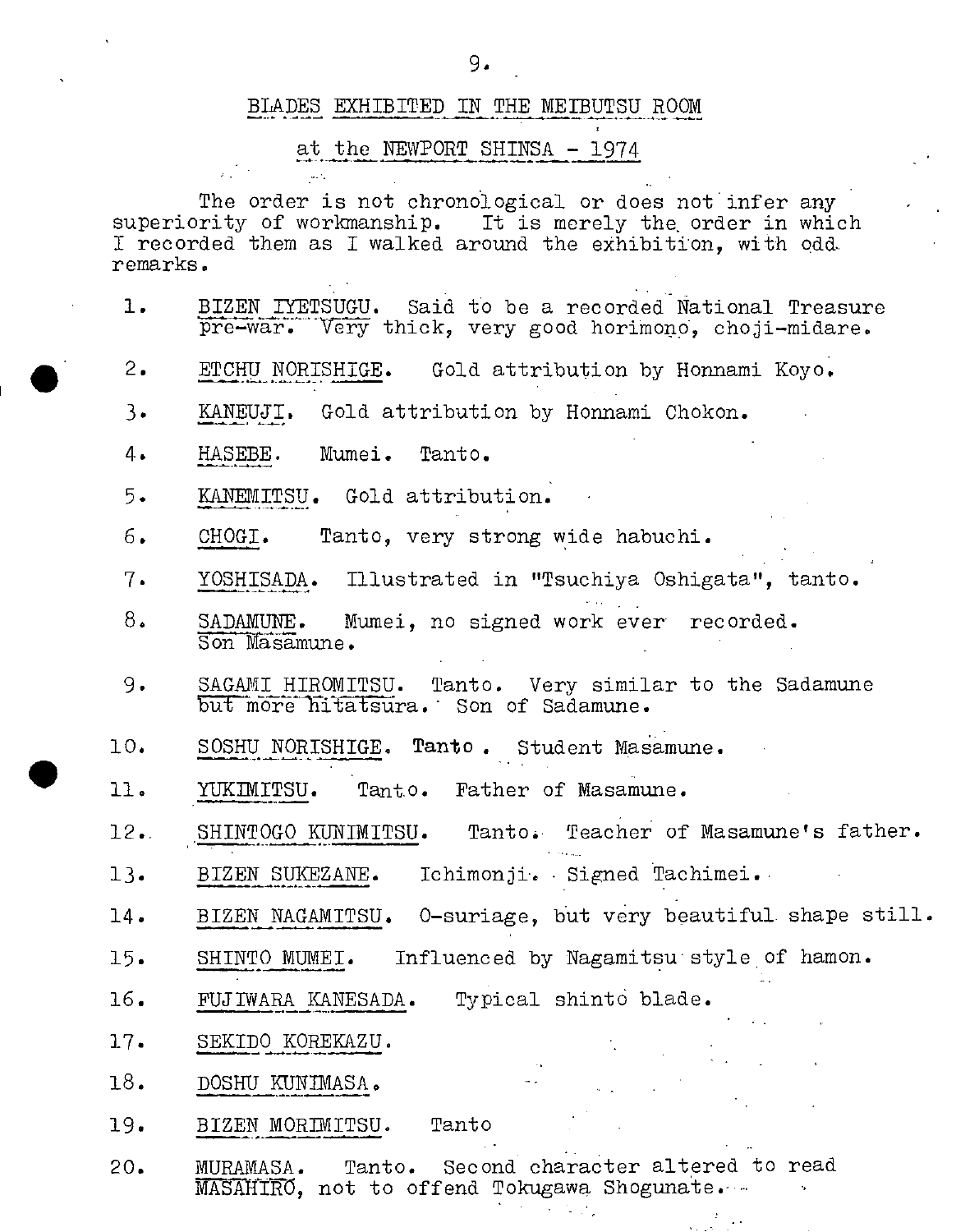- $\alpha \rightarrow \infty$ 21. YASHYOKI S A School. Turned back Nakago.
- 22. FUKUOKA ICHIMONJI
- 23. WAKIZASHI, SOSHU SCHOOL Showing typical style, with fantastic sunagashi.

10.

- 24. ISENOKAMI KUNITERU
- 25. ISENOKAMI KUNITERU Wakizashi, Daisho with 24, both with "fishtaiT" nakago.
- KAWACHINOKAMI MASAHIRO II 26.
- OMIDAIJO TADAHIRO Most beautiful skin, Nashiji-hada, but very distinct. 27.
- HIKOZAEMON SUKESADA Juyo Token 28.
- KO-BIZEN CHIKAKANE Tachimei. A little tired, boshi thin? but beautiful. 29.
- YOSOZAEMON SUKESADA Juyo Token 30.
- BIZEN UKAI UNJU Big sword. 31.
- MIHARA SCHOOL with koshirae. 32.
- UDA SANEKUNI Presented to President Wilson (October 23rd) 33.

 $\mathcal{L}_{\mathcal{A}}$  values of the state  $\mathcal{L}_{\mathcal{A}}$  , and  $\mathcal{L}_{\mathcal{A}}$  , and  $\mathcal{L}_{\mathcal{A}}$ 

 $\sigma_{\rm{max}}$ 

- YAMASHIRODAIJO\_KUNISHIGE : 34.
- DAISHO WITH 34, Hamon exactly matching  $\cdots$ 35.
- TAMBANOKAMI YOSHIMICHI 36.
- Ditto, both very similar in style, but mei different, suggesting different men? 37,
- SOSHU NORISHIGE. Tanto 38.
- HEIANJO HIROYUKI Tanto 39,
- HOSHO MASASADA Tanto 40.
- KATSUMURA NORIKATSU 41.
- OMIDAIJO TADAHIRO Later generation 42.
- ECHIGONOMKAMI KANESADA 43.
- SHOJI YAMON NAOKATSU 44.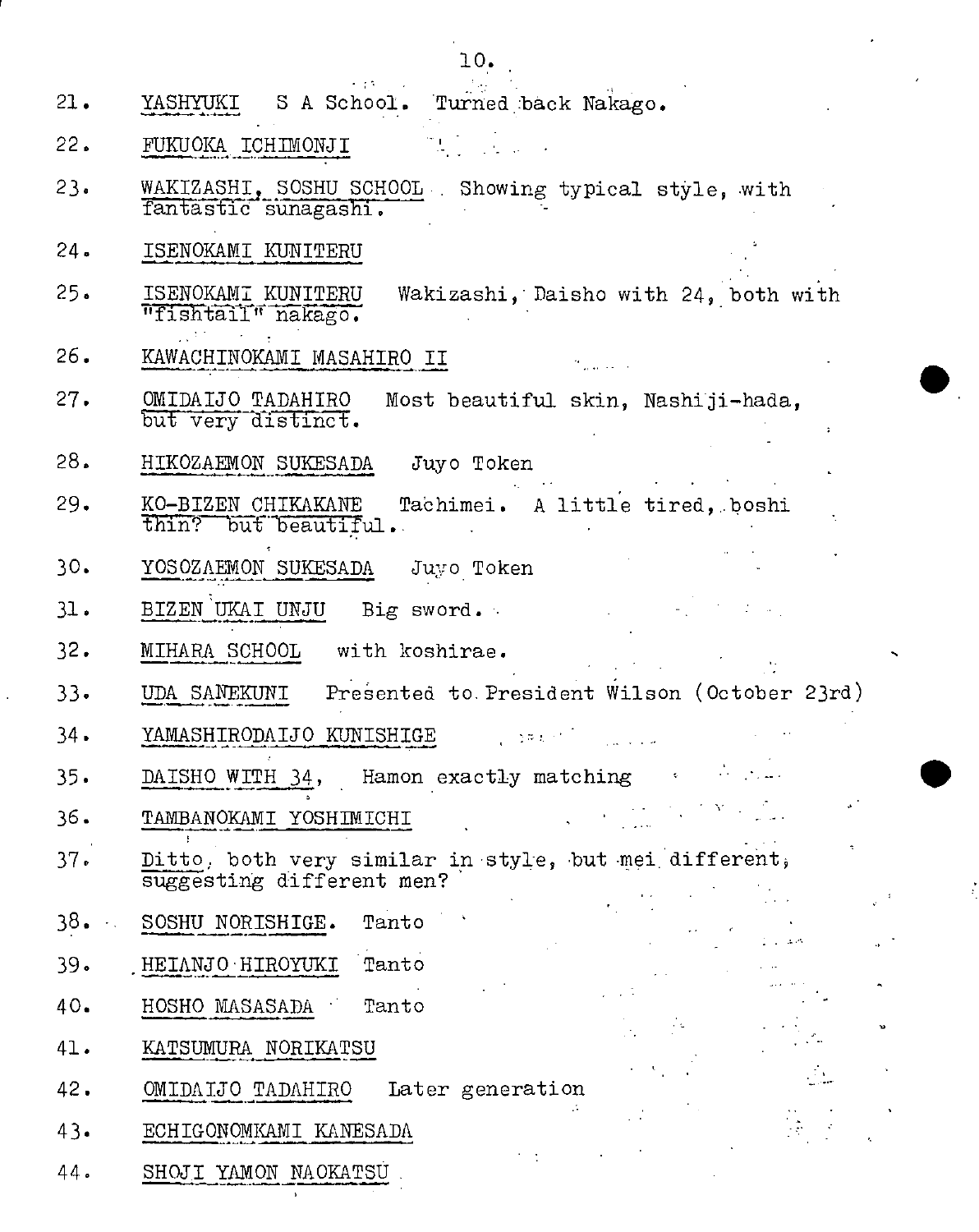- MIHARA SCHOOL Very similar to No.32 45.
- MIRARA SCHOOL MIHARA SCHOOL<br>kaen boshi. Very different. Except all have similar .46.
- YAMATODAIJO MASANORI 47.
- ETCHUNOKAMI MASATOSHI 48.
- NYUDO KIJU 49.

# GLOSSARY

- JI Surface of blade.
- 1. HADA Surface texture

 $a.$  Itame  $-$  Wood grain. This is the most common texture found on blades, all through periods. Sizes and formations vary; however, it is one of the basic textures along with "Masame" and' "Mokume". **lb** 

- b. Masamo Straight grain. It is commonly found on blades of Yamato School or its subsidiaries. There were a few smiths in the Shinto period who carried out the tradition of Yamato School making blades with this "Hada".
- c. Mokume Burl grain. . This texture is always found mixed with "Itame", however, it is predominated by the burl-like grain. It is often found on older Bizen bladesand it is said that a blade with this texture shows up "Utsuri" distinctly.
- d. Ayasugi Curved wavy grain. Often found among work of  $\cdot$ Gwassan School, it is called "Gwassan-hada". Late work with this "hada" appears symmetrical and prominent.
- e. Itame-masa Wood grain with straight along edge. Predominantly found among work of Yamato School.
- f. Itame-nagare masa Wood grain and straight grain mixed. Predominantly found among work by smiths of Kyushu area.
- g. Muji No grain. Chief characteristic of so-called "modern" factory-made blades.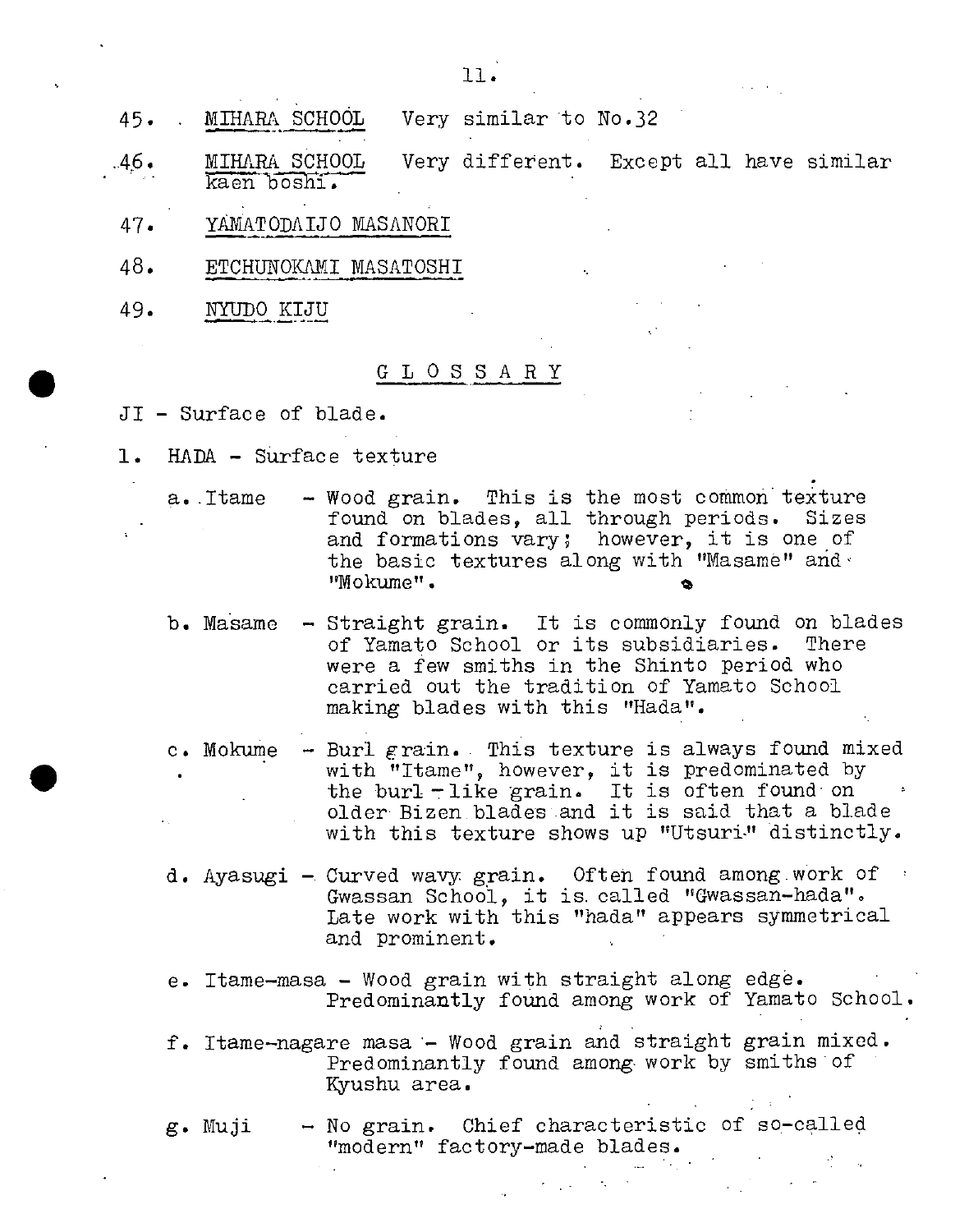fine and existence of fine and powerful-"Jinie" appears like "Kin Nashiji" - a term used for lacquer similar to "gold Aventurine Lacquer". This hada is also found among "Shinto" blades; however, it lacks intensity and its Ji-nie is coarser. coarser. i. Konuka - Rice bran. Similar to "Nashiji"; however, lacks on "Ji-nie", the grain is fine and "whitish" - as if rice bran has been spread Over. Often found among the work of Shinto Hizen work, it is also called "Hizen-hada". j. Matsukawa - Fine bark. Coarse Itame with strong Ji-Kei, often found among the work of Norishige and his school, it is called "Norishige-hada"; also called "Hi jiki-hada". k. Hiraji Itame and Shinogiji Masa - The most outstanding characteristic of the majority of Shinto blades. 1. Namazu-hada - Catfish. Dark greyish patches in white sarface. The greyish colour is that of "shintetsu". This is also called "Sumi-hada" or "Aoe-hada" since it is often found amoung the blades of Ace group. YAKIBA - Tempered surface along edge 2. Nioi - A fine misty white martensite grain on tempered area of blade. Similar but much finer than Nie. 3. Nie - Rather coarse misty-white martensite grain on tempered area of blade. Ko-Nie --small; Nië; Ara-Nie - coarse  $\blacksquare$ . Ni $\circ$ . 4. Nioi-gire - Interruption of Nioi, considered an extremely undesirable flaw.  $5.$  Hamon - Yakiba pattern. HAMON - Yakiba pattern -.  $6.$  SUGUHA - Straight Hamon. a. Ito-Suguha (Hoso-Suguha) - narrow straight. b. Chu-Suguha - medium straight c. Hiro-Suguha - wide straight. d. Suguha Ashi-iri - straight with short vertical lines extending from Nioi or Nie.

h. Nashiji - Texture of sliced pear fruit. Grain is so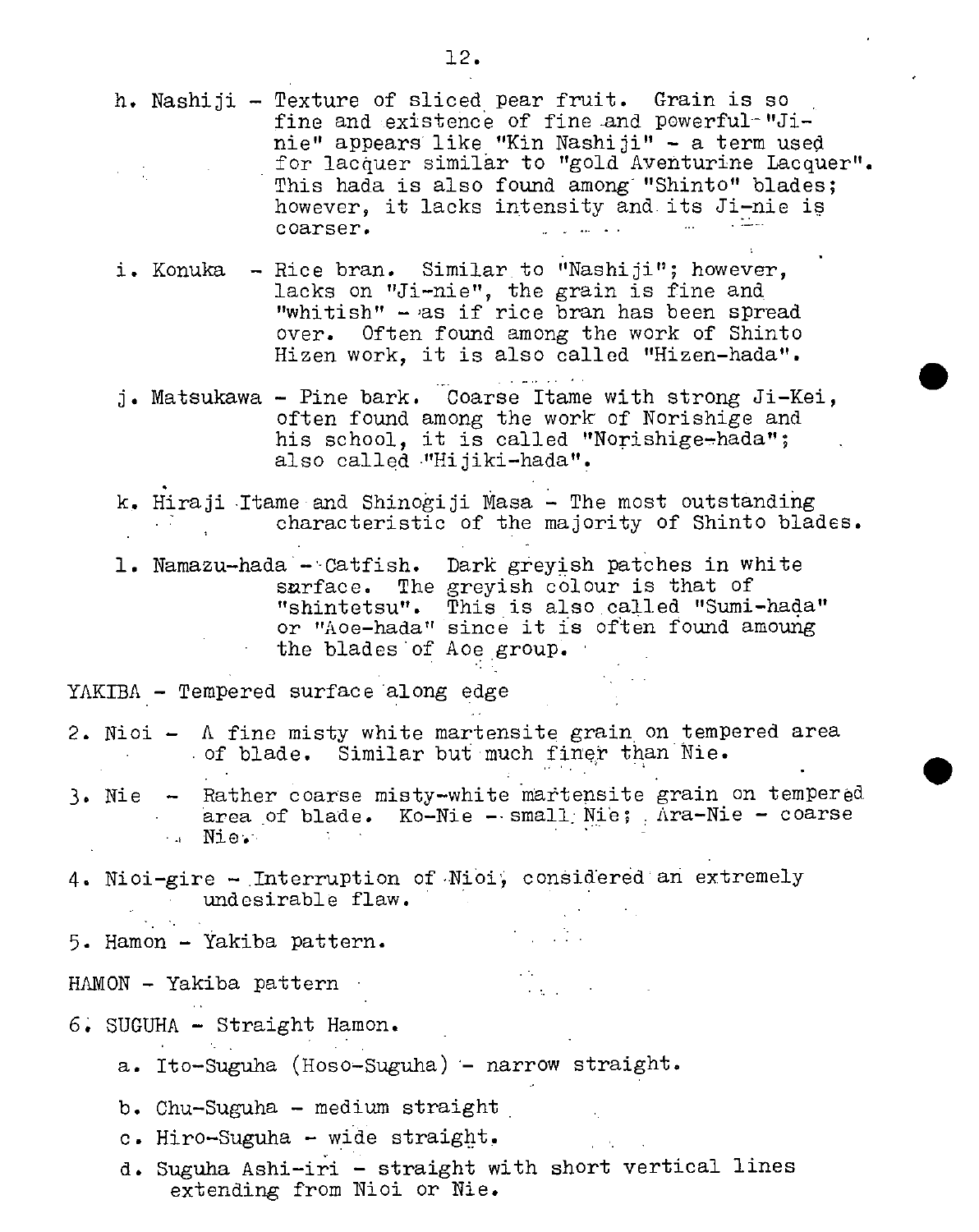|                                           | $e \cdot$                              | Suguha Gyaku-Ashi-iri - straight with short oblique lines.                                       |  |  |  |  |
|-------------------------------------------|----------------------------------------|--------------------------------------------------------------------------------------------------|--|--|--|--|
|                                           | f.                                     | Suguha Choji-Ashi-iri - straight with Choji (clove<br>pattern) notches.                          |  |  |  |  |
|                                           | $g \cdot$                              | Suguha Gunome-Ashi-iri - straight with Gunome notches.                                           |  |  |  |  |
|                                           | $h_{\bullet}$                          | Suguha Hotsure - brushed effect Suguha.                                                          |  |  |  |  |
|                                           | i.                                     | Nioi no Shimatta Suguha ni Ashi-iri - Suguha with taut<br>Nioi with Ashi (short vertical lines). |  |  |  |  |
|                                           | j.                                     | Chu-Suguha with Nijuba - medium Suguha with double Nie.                                          |  |  |  |  |
|                                           | k.                                     | Sunagashiba - "Sand in bed of stream".                                                           |  |  |  |  |
|                                           | ı.                                     | Suguha Komidare - straight with slight irregularities.                                           |  |  |  |  |
|                                           | ${\bf m}$ .                            | Suguha Kuzureba - straight Suguha broken up in places                                            |  |  |  |  |
|                                           | $n_{\bullet}$                          | Suguha Hotsureba - straight with frayed line.                                                    |  |  |  |  |
|                                           | $\circ$ .                              | Suguha Kofushiba - straight with upward notches.                                                 |  |  |  |  |
|                                           | $p_{\bullet}$                          | Suguha Midare - straight with irregularities.                                                    |  |  |  |  |
|                                           | $q \cdot$                              | Suguha Choji - straight with clover pattern                                                      |  |  |  |  |
| 7. GUNOME - Zigzag or wavy tempered line. |                                        |                                                                                                  |  |  |  |  |
|                                           | $a \cdot$                              | Kataochi-ba - drooping shoulder.                                                                 |  |  |  |  |
|                                           | $b \bullet$                            | Nokogiri-ba - sawtooth zigzag.                                                                   |  |  |  |  |
|                                           | $c \cdot$                              | Sanbon-sugi - three cedar zigzag.                                                                |  |  |  |  |
|                                           | d.                                     | Koshibiraki - broad hipped.                                                                      |  |  |  |  |
|                                           | $e \cdot$                              | Togariba<br>- sharp pointed.                                                                     |  |  |  |  |
|                                           | f.                                     | Juzuba $\cdot$ + Priest's beads                                                                  |  |  |  |  |
|                                           | $g_{\bullet}$                          | Gunome Choji - mixed wavy and clover pattern                                                     |  |  |  |  |
|                                           | h.                                     | Gunome Kochoji - wavy with small clover pattern                                                  |  |  |  |  |
|                                           | i.                                     | Gunome Midareba - wavy, irregular with scattered Nie.                                            |  |  |  |  |
|                                           | 8. CHOJI - Clover tree blossom pattern |                                                                                                  |  |  |  |  |
|                                           | $a_{\bullet}$                          | Juka Choji - double clover tree flower                                                           |  |  |  |  |
|                                           | $b \cdot$                              | Kawazu Choji - tadpole or frog shaped clover tree<br>flower.                                     |  |  |  |  |
|                                           | $c_{\bullet}$                          | 0-Choji - large choji pattern                                                                    |  |  |  |  |
|                                           | d.                                     | Ko-Choji - small choji pattern                                                                   |  |  |  |  |
|                                           | $e \cdot$                              | Gyaku-Choji - Oblique choji                                                                      |  |  |  |  |
|                                           | $f$ .                                  | Ashinaga - long vertical lines (ashi) extending from<br>Choji pattern                            |  |  |  |  |
|                                           | $g_{\bullet}$                          | Kengyo Choji - fist shaped clover tree blossom pattern                                           |  |  |  |  |
|                                           | $h_{\bullet}$                          | Ko Choji Midareba - small clover tree blossom pattern                                            |  |  |  |  |
|                                           |                                        |                                                                                                  |  |  |  |  |

13.

 $\langle \cdot, \cdot \rangle$ 

 $\ddot{\phantom{0}}$ 

 $\hat{\mathcal{A}}$ 

 $\cdot$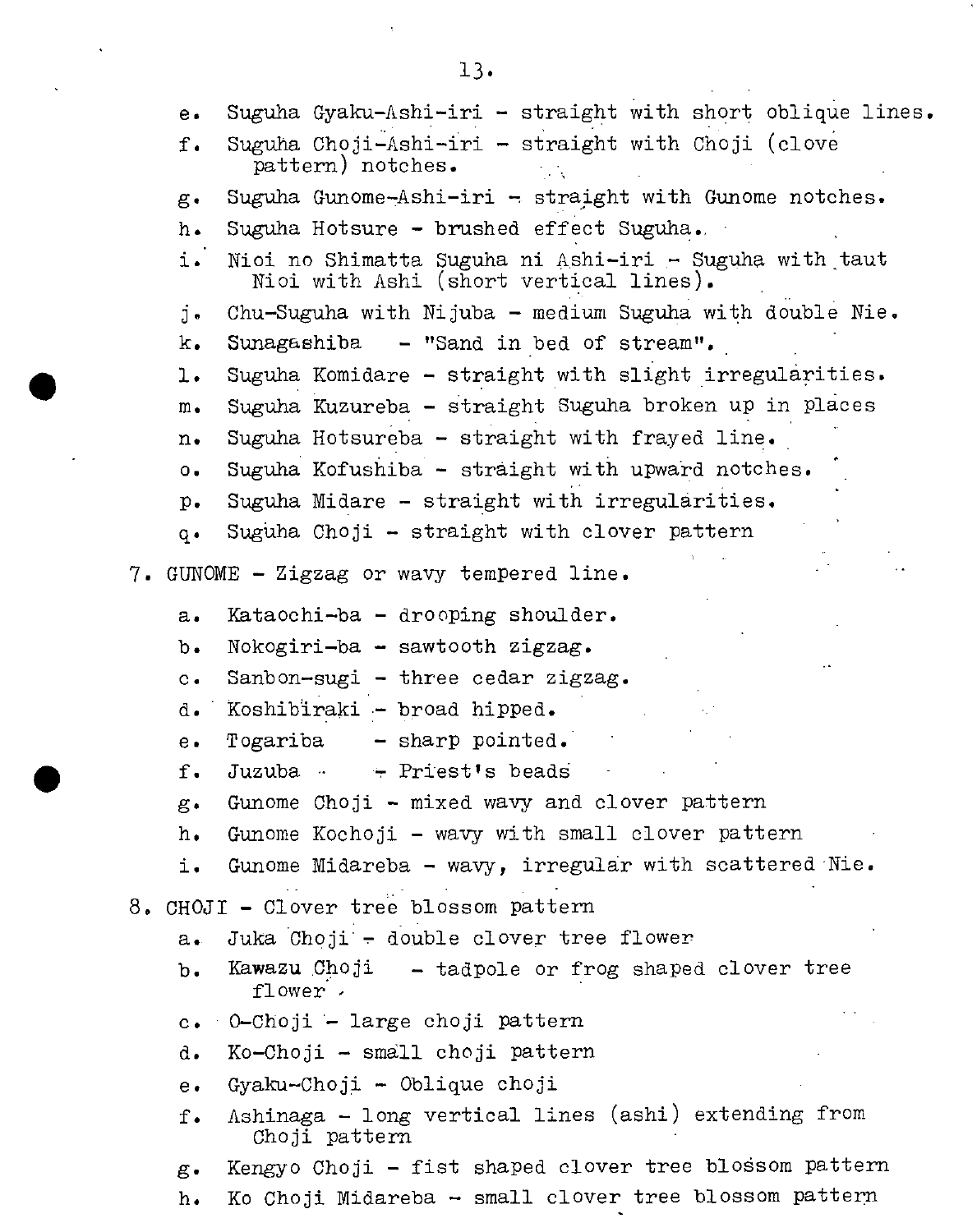| Choji Midare - uneven Choji<br>i.                                                                                                                                                                        |
|----------------------------------------------------------------------------------------------------------------------------------------------------------------------------------------------------------|
| Choji-Gunome - mixture of Choji and Gunome.<br>j.                                                                                                                                                        |
| 9. MIDARE - Irregular, wavy lines                                                                                                                                                                        |
| Ko-Midare - small irregular patterns<br>$a_{\bullet}$                                                                                                                                                    |
| b.<br>Hako-Midare - box shaped                                                                                                                                                                           |
| $Chu-Midare$ - medium-sized Midare<br>$\mathbf{c}$ .                                                                                                                                                     |
| 0-Midare - large Midare<br>d.                                                                                                                                                                            |
| Nokogiri Midare - saw toothed and irregular<br>$e_{\bullet}$                                                                                                                                             |
| f.<br>Saka Midare - slanted irregular shaped                                                                                                                                                             |
| Suguha Midare - straight with irregularities<br>$g_{\bullet}$                                                                                                                                            |
| $h_{\bullet}$<br>Yahazu Midare - arrow notch and irregular                                                                                                                                               |
| i.<br>Mimigata Midare - ear shaped and irregular                                                                                                                                                         |
| Doran - Billowing waves<br>j.                                                                                                                                                                            |
| Doran Uranani - high breaking waves with spray<br>k.                                                                                                                                                     |
| MISCELLANEOUS HAMON                                                                                                                                                                                      |
|                                                                                                                                                                                                          |
| 10. Notare $-$ wavy                                                                                                                                                                                      |
| 11. Mimigata - ear shaped                                                                                                                                                                                |
| 12. Yahazu - dovetailed                                                                                                                                                                                  |
| 13. Hitatsura - full temper pattern - all over the blade.<br>Tobiyaki (isolated tempered spots or islands)<br>common on Hitatsura blades                                                                 |
| 14. Gunome-Choji-Midare - mixture of all three                                                                                                                                                           |
| 15. Kikusui - Chrysanthemum and water                                                                                                                                                                    |
| 16. Sudare – rattan screen                                                                                                                                                                               |
| 17. Kuzure – crumbled line                                                                                                                                                                               |
| 18. Fuji-ni-Saigyo – Poet priest viewing Mount Fuji                                                                                                                                                      |
| 19. Yakiotoshi - Temper line stops about an inch or so above<br>the ha-machi, leaving small portion of blade without<br>tempered line. Used by a very small number of smiths<br>in the Old Sword period. |
| 20. Yakidashi - Area a few inches above ha-machi which has.a<br>straight or less wavy tempered line. Found mostly on<br>blades of New Sword period.                                                      |
| 21. Koshi-ba - Area a few inches above the ha-machi with<br>wider and wavier tempered lines than rest of the blade.<br>An almost exclusive feature of swords of Old Sword                                |

 $\mathcal{L}^{\text{max}}_{\text{max}}$ 

 $\label{eq:2.1} \mathcal{L}_{\mathcal{A}}(\mathcal{A})=\mathcal{L}_{\mathcal{A}}(\mathcal{A})\mathcal{A}(\mathcal{A})=\mathcal{L}_{\mathcal{A}}(\mathcal{A})\mathcal{A}(\mathcal{A}).$ 

period.. . . .

 $\Delta\phi=0.1$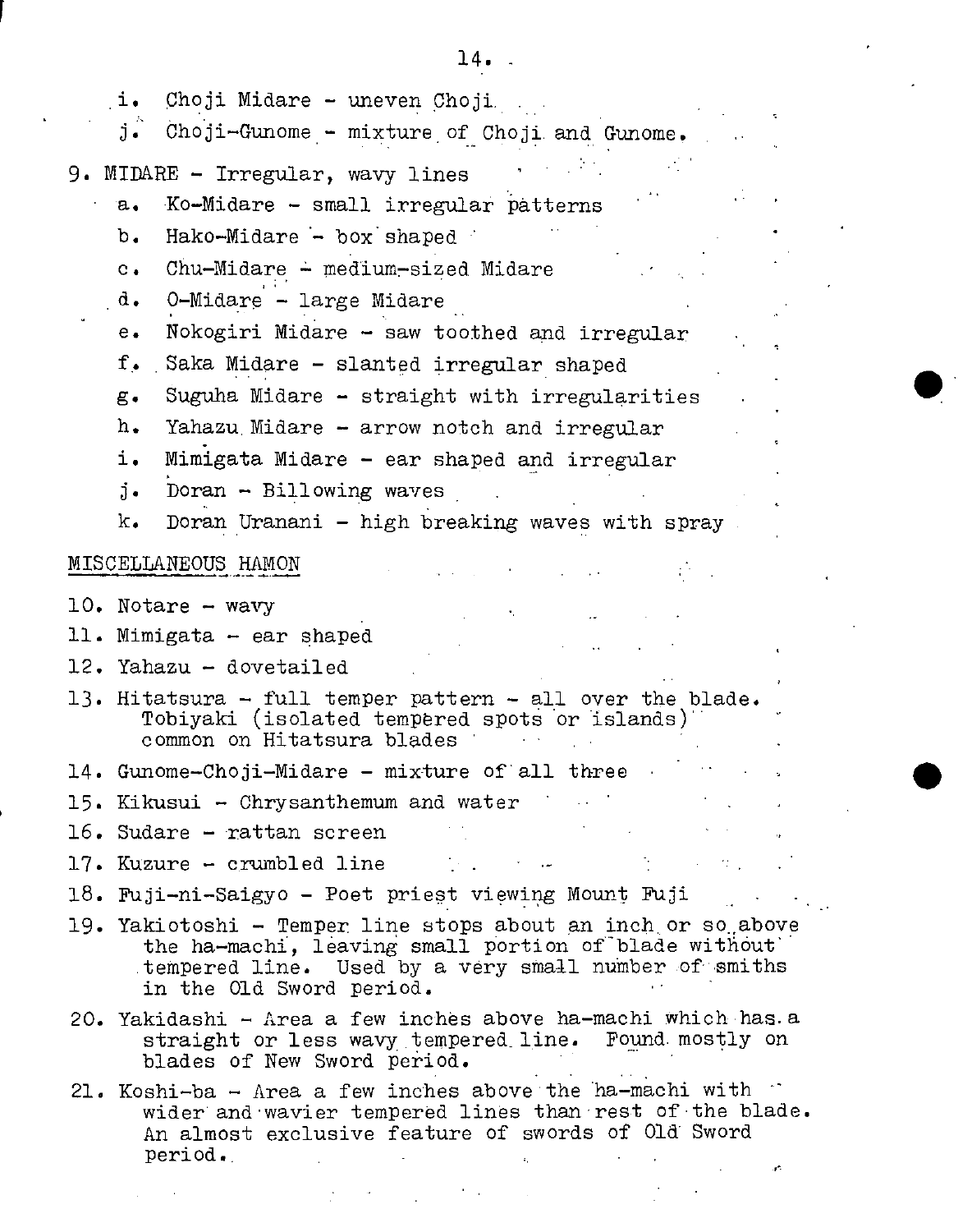- 22. Utsuri Reflections of Yakiba pattern between Ha and Shinogi. a. Kage Utsuri - shadow; also known as Midare Utsuri b. Ji Utsuri - no<fixed shape. Covered with white mist or fog between Yakiba and Shinogi. c. Botan Utsuri.- Peony. Utsuri.; well known Utsuri of Kanemitsu of Bizen d. Bo-Utsuri - also called Sugu-Utsuri (straight) - white streak usually located along the top of Yakiba e. Shiraki-Utsuri - white cast Utsuri, ghostly and not
	- prominent. Not found among great swords. Also can be looked upon as reverse temper line.
	- f. Tsukare-Utsuri tired; from repeated polishing, the Shintetsu (inner core) shows through. Of whitish hue and considered a flaw.
	- 23. Kin-suji thin radiant line of dark spots on tempered area of blade. It is similar to Sunagashi but is more radiant.
	- 24. Sunagashi sweeping lines along Hamon like floating sand  $\mathbf{r}$ idges.
	- 25. Gin-suji basically the same as Kin-suji but slightly duller in cólour.
- 26. Inazuma zigzag or lightning Kin-suji. Thin radiant line. of dark spots in zigzag pattern
- 27. Yubashiri "Running of hot water". Seen only under light; it appears as light white fog on Ji. There is no set form or shape.
- 28. Ji-fu and/or Ji-kei Ji-fu and Jiç-kei used interchangeably. "FU" means marking; "Kei" means scenery. Small whitish grain shapes formed by the-lamination.

The next article has been passed to me by Malcolm Hutchinson. It is from Mr. E. Dobrzanski of:- Ste. 502,246 Roslyn Road, Winnipeg, Manitoba Canada, R3L OH2

and is concerned with sword metallurgy which reads:-INAZUMA and KINSUJI: THEIR CAUSES AND SIGNIFICANCE

: The question is frequently asked: what are inazuma and kinsuji. Most reference books give drawings and brief descrip-

15.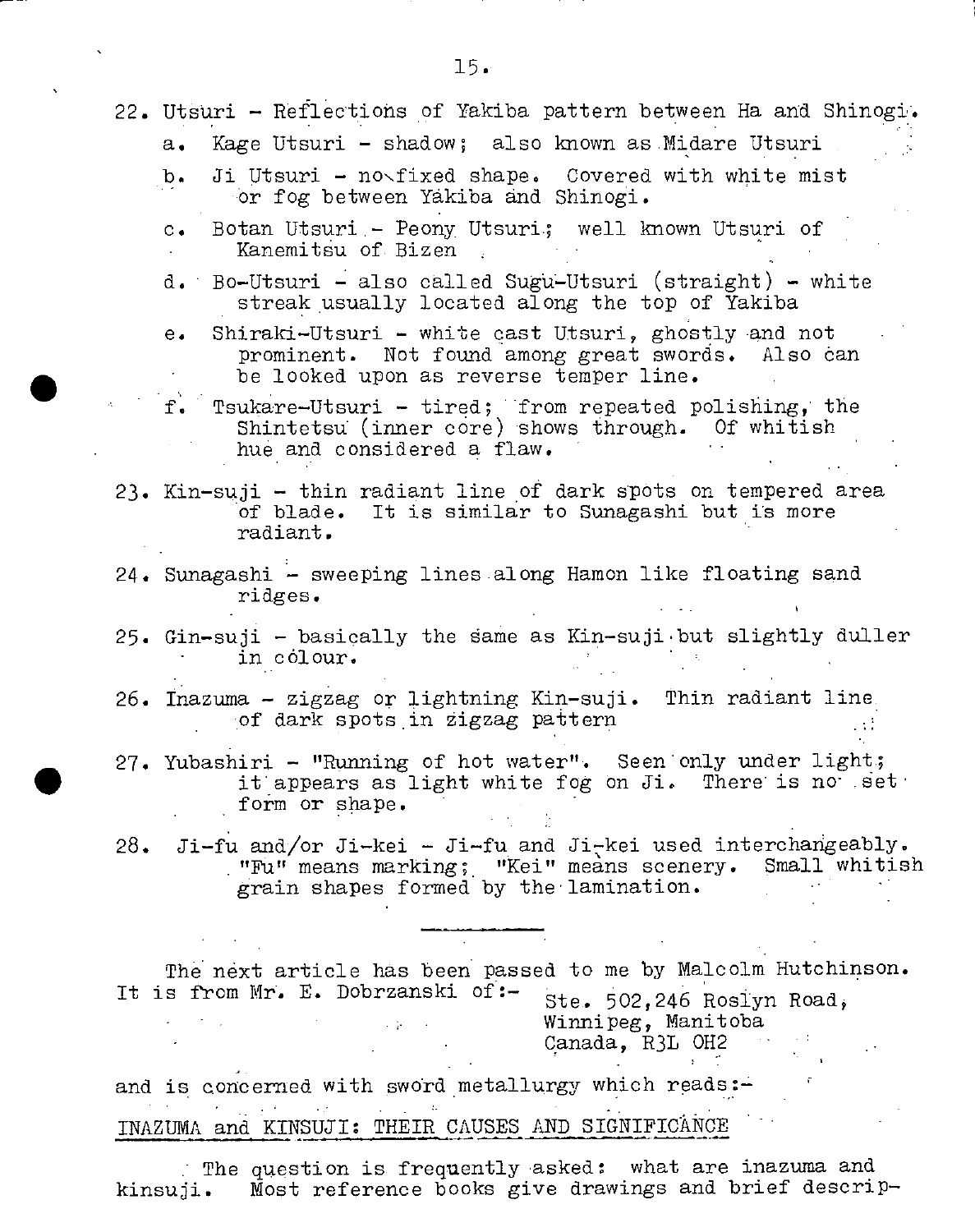tions, but skirt the issue of causes. We are told that they, indicate the very highest standards in Nihon-to, but not why they are so important.

The author is extremely interested in the metallurgy of Nihon-to, and has tried to learn as much as possible of their construction. The subject of this paper is especially<br>fascinating. An attempt will be made to explain how th An attempt will be made to explain how they are produced, why, and their importance as a tool in appraisal.

One important method to produce them is given by the Shinshinto smith, Kawabe Masahide:

"Secrets of Ogon Kitae and Kotetsu Kitae: When smelting cast iron, mix one momme of copper to one kwamme of iron  $(1/1000)$ . Of course, copper does not 'agree" with iron, and it is difficult to forge them together, but when they are well forged it hardens the iron, and when made into a sword it produces silvery lines or Inazuma (lightning) when the sword is polished. If gold.was used the quantity would be slightly more, this is called Ogon Kitae".

> from Sword and Same, Joly, Holland  $page 76.$

.

Copper is much more soluble in molten iron than in iron at room temperature. When the solution of copper in iron is cooled, the copper tends to separate out as minute globuleS. However, the iron is normally cooled too quickly to allow any significant separation, and the copper is held in the iron in an unstable form. Masahide advises the addition of only one part per thousand. However, in order to get the greatest effect from the copper-iron alloy, the copper should be added in the ratio of one part per hundred. The pot of molten alloy would not be homogenous throughout, and there would be. spots where the copper might be in much higher concentration than average. When the sword was made, these areas would stand out, since they are harder than the surrounding metal (reason will be given later). They would show as lines of nie of slightly different colour than normal when polished.

The reasons for their importance are not so easy to understand. I will give a very basic explanation of crystal structure so that the processes will be better understood.

Everyone is probably aware by now that all matter in the universe is made up of atoms. In most substances, these atoms are arranged in a very definite pattern, not at random. In the case of iron, the atoms are arranged as shown in fig.1; that is, a cube with atoms at each of the corners, plus an atom at the centre of each face of the cube.

This is the basic building unit of a crystal. Crystals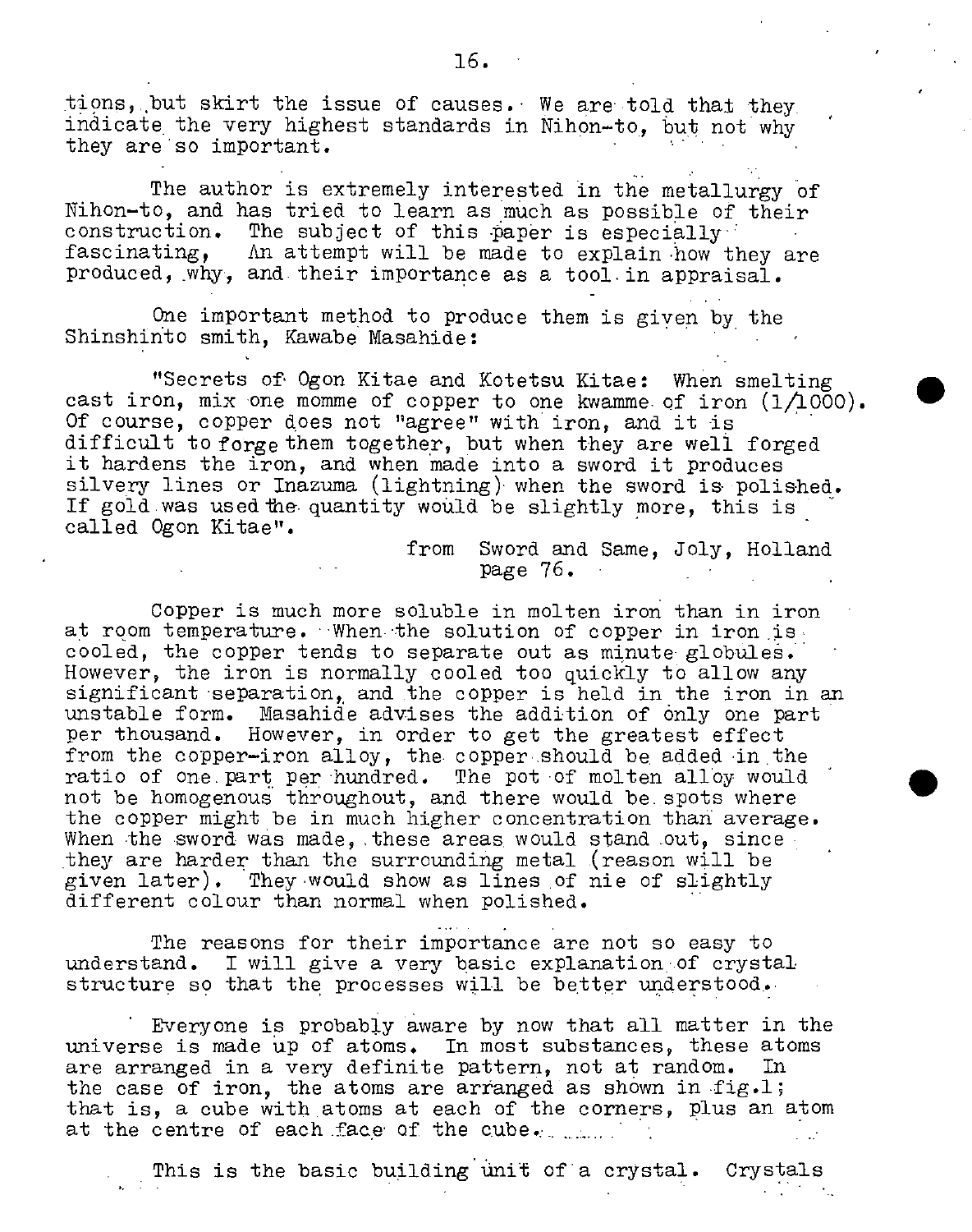are built up of any number of these units arranged together as shown in  $fig.2$ . If a crystal were free to grow without.  $interference,$  it would be cube-shaped. However, when iron is. solidifying, the crystals grow until they touch each other, and interfere with each other's growth. Thus solid iron consists of small crystals (grains) of irregular shape. However, each grain keeps its orderly arrangement of atoms internally (fig.3).

One can think of these cubes being in layers on sheets. When a force sufficient to deform the crystal is applied (by hammering or bending), the layers slide over each other, as in fig.4. One must remember, however, that these cubes are free to move in all three dimensions. Thus, the sheets can 'slide parallel to any face of the cube.

The more easily the crystals are deformed by the sliding of the layers, the softer the metal, the lower the tensile strength, the greater the malleability and ductility. Pure iron is very soft, easily bent, etc. because the layers are relatively free to move about.

Anything which will make it more difficult to move, the layers will therefore increase the hardness and tensile strength. One way this may be accomplished is by a process called "dispersion or precipitation hardening", which will be explained now.

As stated earlier, copper is much more soluble in molten iron than in cold iron. As the iron is cooling, the copper tries to separate out, but can do so only very slowly, and usually the iron freezes before the process gets very far. With some alloys, the separation can take place at room temperature (called aging), but with the iron-copper system, it can take place only at elevated temperatures. Also, it takes time for the process to start (10 to 15 minutes usually). The copper separates as minute granules dispersed throughout the iron. The higher the emperature the larger and fewer the granules.' Also, the longer the metal is held at the higher temperature, the larger the crystals of copper grow.

These minute granules of copper tend to "key" the layers of iron together. One might possibly think of them as tiny "nails" holding the layers together. Thus, it becomes more difficult to deform the crystal, as the tiny "key" must be either sheared or bypassed, which takes a"greater amount of energy (fig. 5a).

Because the copper tends to increase the hardness, tensile strength, and toughness, the process is usually referred to as dispersion hardening.

A very important factor in dispersion hardening is the size of the "keys". If they are too small, approaching the size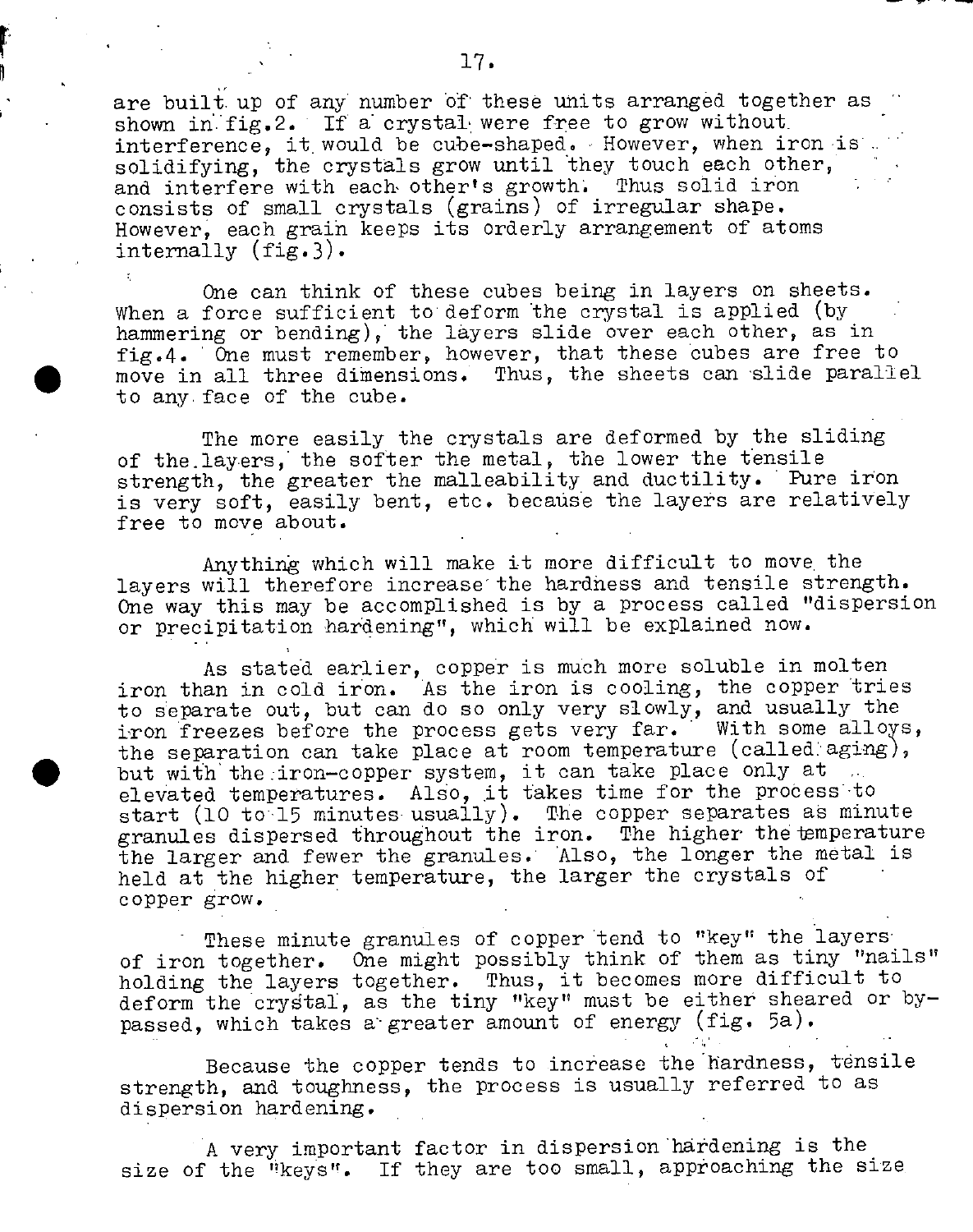of the basic cubes, they have very little keying effect. If too large, they become fewer, with the: possibility, of some layers being left unkeyed, (fig. 5b). Therefore, a worker can vary the properties of the iron-copper alloy somewhat if he knows how to control the size of the keys.

The above explanation shows how the addition of a small amount of copper (less than  $1\%$ ) can be used to increase the hardness and strength of iron and steel. It must be understood, however, that the heating process to form the copper granules is a very precise one. There is a very narrow temperature hand in which good results can be had. The optimum size and number of keys is very difficult to produce even with today's scientific instruments and techniques. Only a smith with absolute control of his iron's temperature could possibly get consistent results.

How did the Koto smiths discover this technique? The author believes that copper was originally added accidently and later was used for quite different reasons.

In very early times, iron-making was a long and tedious process, and the smiths would have used any scrap iron they •could find to save themselves labour and expense. Among the, 'scrap were probably obsolete or damaged armour, or tsubas with a small amount of copper adhering as decoration. It would have been too small an amount to remove, or worry about. Eventually some alert smith would notice an improvement in his iron, and putting two and two together, would arrive at the conclusion that the copper was the reason. After that, he would make it a point to throw in a little copper to every pot of molten iron.

In early Koto times, the end product of iron-smelting was a cast iron of high carbon content, with many impurities, which would have to be refined out. A very common and harmful impurity is phosphorus; Phosphorus in iron increases hardness somewhat, but also causes brittleness, a fatal defect in a sword. Unfortunately, it is almost impossible to eliminate it entirely. In modern structural steels, 0.05% is the maximum allowed, and in tool steel only 0.035%. Swords, which require maximum toughness, (resistance to shock) would have to be even more phosphorus-free.

This is where the copper came to the smith's aid. The dissolved copper combined with the phosphorus, and counteracted its harmful effects. Thus, the smith who threw copper into his melting pot would have noticed an increased toughness in his blades. '

Later, smiths developed more efficient smelting techniques and would have eliminated so much of the phosphorus that it no longer was a serious problem. The chemical analysis of a blade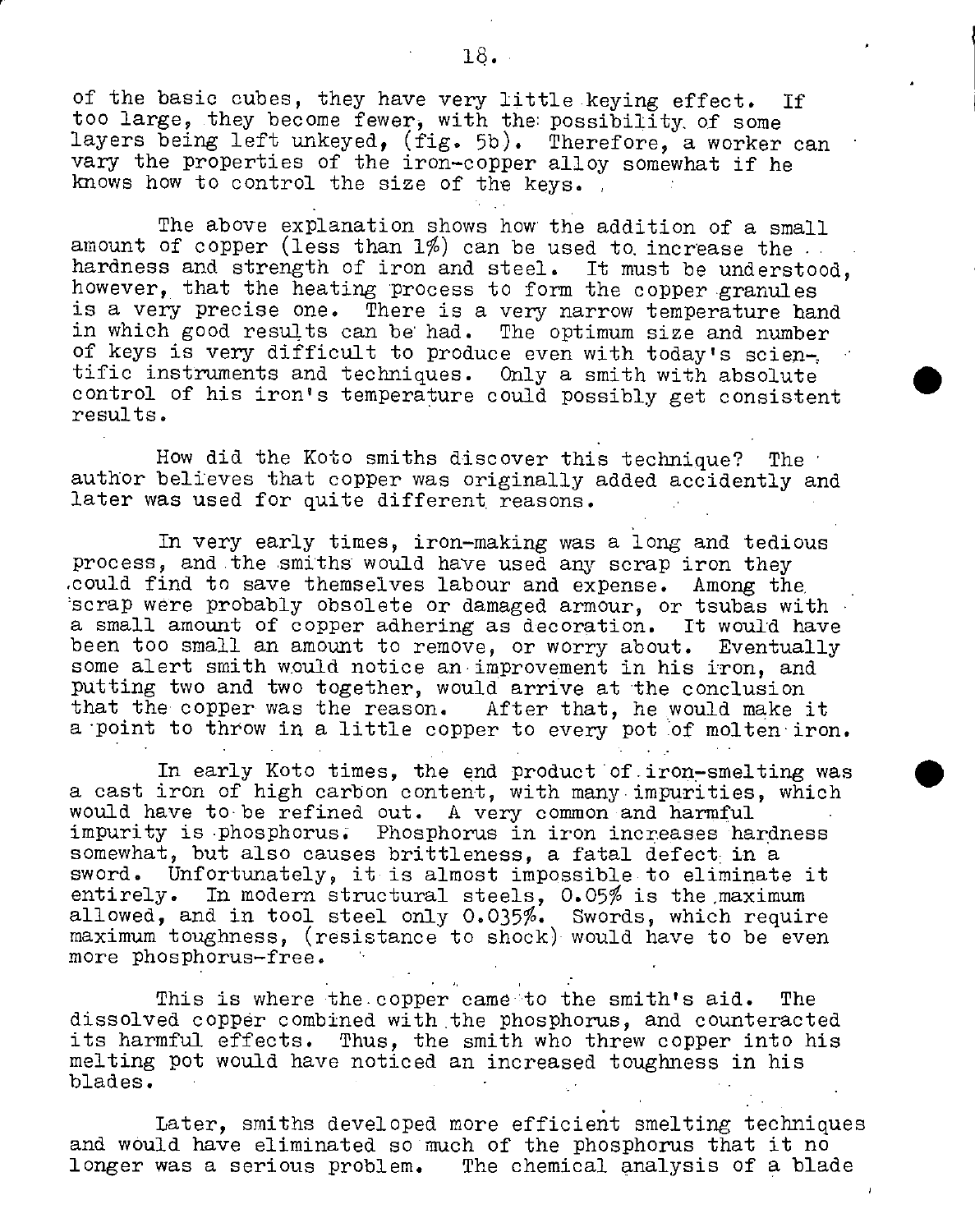given by-Dobree (Japanese Sword Blades, 1971 ed. page 9) shows that later smiths had solved the refining problem.

With the phosphorus problem solved, copper was no longer neededi and therefore was no longer added by most smiths. The best smiths, however, must have noticed that their blades lacked a certain "something" when copper was left out. In this case, they would no longer have the dispersion hardening of the copper. Therefore, they kept adding copper.

Lesser smiths, who had never had control over the process, would probably not have noticed any difference by the deletion . of the copper.

In the forging of a Japanese blade, there are many variables. Hardness can be controlled by carbon content, grain size, quenching, tempering, as well as many methods too numerous to mention. Each method has its good and bad points. With so many variables, it was very difficult to produce a sword blade with optimum hardness, toughness, etc. With so many other variables to worry about, it is no wonder that the lesser smiths had no desire to meddle with the copper method, especially considering the extreme difficulty of getting consistent results.

Thus, inazuma and kinsuji came to be a symbol of a very high standard of workmanship in Japanese swords.

In the above discussion, only copper has been talked about. However, as stated by Masahide, gold was also used for the same effect. And in the present state of metallurgy, we know of numerous other additions which will produce similar effects. Perhaps some other smiths used other alloys, which we do not know about, because they were never written down.

I have tried to give one explanation for the results we see in Nihon-to. Perhaps, as we get to know more about the old smelting and forging techniques, we may come across other methods to create inazuma and kinsuji.

#### References

Sword and Same Joly and Hogitaro Holland Press ed. 1962 Japanese Sword Blades. Alfred Dobree. Shumway 1971 Physical Metallurgy for Engineers Clark and Varney Van Nostrand Precipitation Hardening Practical Microscopical Chapman and Hall The Strubture of Steel Gregory and Simons Odhams 1957. J.W. Martin Pergamon Press 1968 Metallography Greaves and Wrighton 1967

**Contractor** 

 $\sim 100$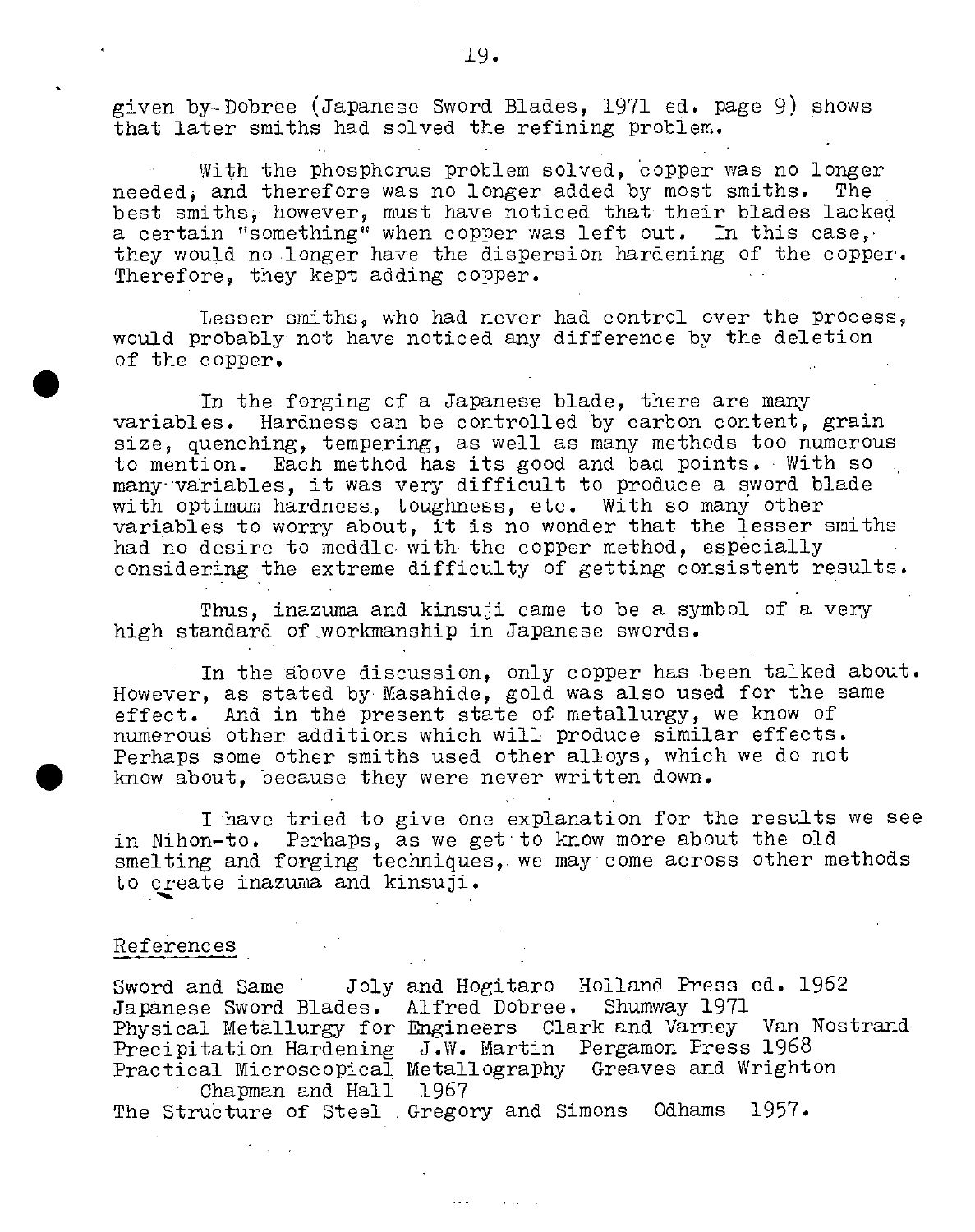Mr. Dobrzanski then goes on to qualify his article:-

I would' like to make a comment about-the article I sent you in my previous letter. I mentioned that in order to get the temper-hardening effect, the metal has to be reheated. Actually, I realized after I sent the article in, that I hadn't stressed the importance of this fact. Most books on Japanese swords state that sometimes, when a blade has been hardened by quenching in water, the smith may reheat it slightly. Most books state that this is done to relieve strains set up by the quenching. While. this may be true of some smiths, I think that the real reason is  $\cdot$ to increase the toughness of the metal at the cost of a slight loss in lardness. When a carbon steel, such as would be used in swords, is heated above its critical point, and then quenched- in water, a material called martensite is formed. Martensite is extremely hard, but brittle. If the martensite is heated to a temperature not much exceeding 400 degrees C., the martensite breaks down into another substance called troostite (now called upper Bainite). Troostite is slightly softer, but more resistant to shock. The slight loss of hardness would be more than made up for by the gain in toughness. Since this is the case, one would think that a smith wanting the best blade would reheat (temper) his blade after quenching. However, as pointed out in Sword and Same, by Joly, this is not so easy. It is extremely difficult to get even results in a long, narrow object such as a sword blade, due to the difficulty of heating it evenly. Because of this, most smiths were content to leave well enough alone, and dispense with the tempering process. They were quite happy if the quenching worked out well, and sold their blades in that condition. However, the very best smiths weren't content to stop there. They were willing to put the time and effort into,. their work, and carried out the tempering.

As stated by Joly and others, swordsmen were reluctant to buy blades which had been reheated. The risk was too great that.. the tempering had been carried out improperly, and would break in combat. However, certain smiths, with skills out of the ordinary, could do the job properly. These men earned a reputation for their products. And Swordsmen were willing to risk their lives on their blades, because it had been proven that these blades would stand up to the severest test. Now, here is the point. Only these highly-skilled smiths could profit by the temper-hardening. Lesser smiths didn't temper their blades, or if they did, samurai were suspicious of them. Temper-hardening was of no use to them. The best smiths could temper their blades, and were able to make use of the process,  $\cdot$ 

This is a rather roundabout explanation, and I hope I've gotten the point across. To put it simply, if the smith failed in the tempering, the blade was probably ruined, and temperhardening couldn't save it. If the tempering was carried out properly, the temper-hardening could be an added plus.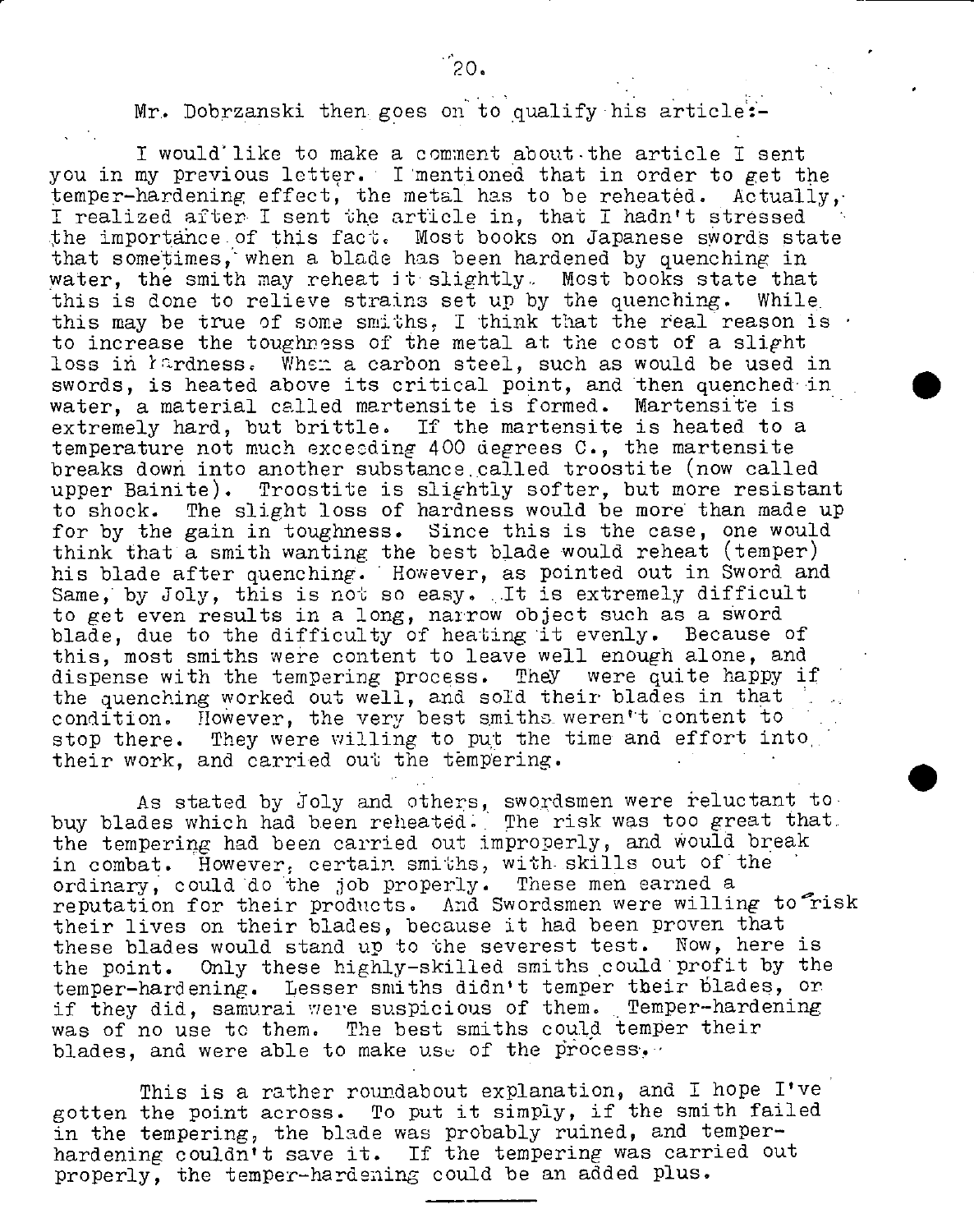REPORT FROM THE SECRETARY OF THE NORTHERN BRANCH OF TO-KEN SOCIETY by Ian Bottomley.

Report of the Annual General Meeting of the Northern Branch of the To-Ken Society held at the Manchester Club on the 12th Noy.1974

Eighteen members and five guests were present.

Several points arose from the minutes of the last meeting and the Chairman commented on them.

Firstly the exhibition of Japanese Art held at the Leeds Polytechnic had been an unqualified success with over 2,000 visitors passing through the gates. Thanks for this were partly due to Mr. Bateman and the staff of Liverpool Museum for their generosity in making this superb collection ayailable.

Secondly it was announced that a stall had been obtained for the To-Ken Society at the next.Arms & Armour exhibition, to be held in Manchester on March the 15th 1975 at The New Century Hall.

The Chairman concluded by thanking all members and especially Mr. Moon for making the last year a most successful one for the Branch.

There then followed the election of officers and at long last your threadbare Chairman was allowed to step down.

The new appointments were:

|  | $chain$ :  | Joe Jolly     |
|--|------------|---------------|
|  | Secretary: | Ian Bottomley |
|  | Treasurer: | John Hymas    |

The official part of the evening was terminated by a vote of thanks to our retiring Secretary Stephen Turnbull and his continuing success on the T.V. programme "Mastermind".

The remainder of the evening was given over to our new Chairman who had agreed to repeat his talk of long ago on polishing, but with the difference that he now has a set of real stones.

Joe started by showing a series of blades in various stages of polish and explaining the nature and action of each, type of stone. Anyone who had been present at his original talk could have detected straight away the enormous leap forward Joe had made how that the real stones were available. This is all the more surprising since a geologist at the University of Leeds had examined them and declared them to be calcareous mudstones, outcrops of which occur in many parts of the country. In view of Joe's diligent searching in the past.it is remarkable,that he did

/

¼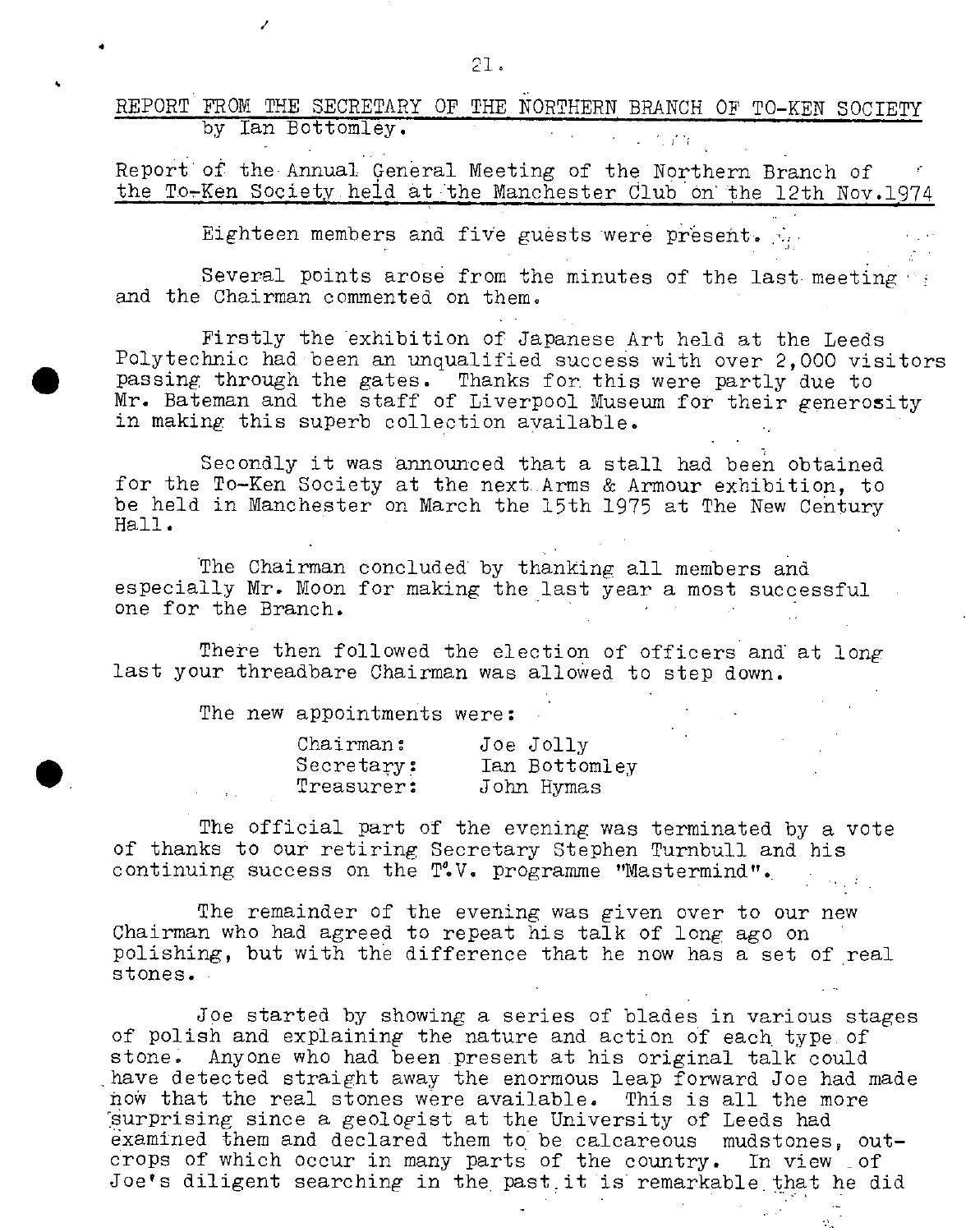22.

hat turn up equivalents - or perhaps he had but did not know it.

Joe. pointed out the difference in quality between the old and new polishes. Whereas in the past every slight irregularity in-the-yakiba-was-faithfully-followed-with the stones, modern polishers (at least those we encounter) simply polish all blades as if they had suguha or notare hamon. The pressures of.modern life influence every..aspect of. it.

At this point the meeting was declared informal and it was interesting to look at blades and their polishes in new light. An unsigned wakizashi blade of undoubted Bizen origin brought along by Ian Gee would have shaken any polisher to the . core. One had the impression that the swordsmith was ... determined to include every possible feature in the blade which was a veritable riot of choji, tobiyaki, crabclaws and the rest. If ever a yakiba had activity this was it  $-$  a wonderful blade in spite of being a tour de force.

One of our newer members, Mr. Gates, brought along some of his treasures including three tsuba which were outstanding. A maru-bori design in shibuichi.signed 'Soten', of the sages in the bamboo-grove. Well maybe not 'The Soten', but. whoever had made it had had a fair bit of practice. Another, a nambam piece in iron, with the usual rampant dragons and tama was.a superb example of the type with none of the sloppiness that is often found. This had all the crispness of finish one. associates with the better classes of work - even the rim being fretted in the thickness of the, edge with little rectangular holes.

The meeting ended about 10.00 p.m.

Forthcoming meetings to be held at the Manchester Club at 7.30 pm 14th Jan. A special meeting to select items for inclusion in our Exhibition at the Arms Fair 11th March A talk by B. Bateman on the development of the sword. 13th May A talk by S. Turnbull on the Momoyama Period 8th July . Another of J. Hymas' talks on some aspects of Japanese Art. 9th Sept. An open meeting to discuss care and cleaning of swords and armour. 11th Nov. Annual General Meeting..

We have been informed that the following sword has been lost or stolen somewhere en route to Los Angeles, California. If anyone hears of it or sees it please contact.our Secretary Malcolm Hutchinson at his usual address. The sword is (blade only):-